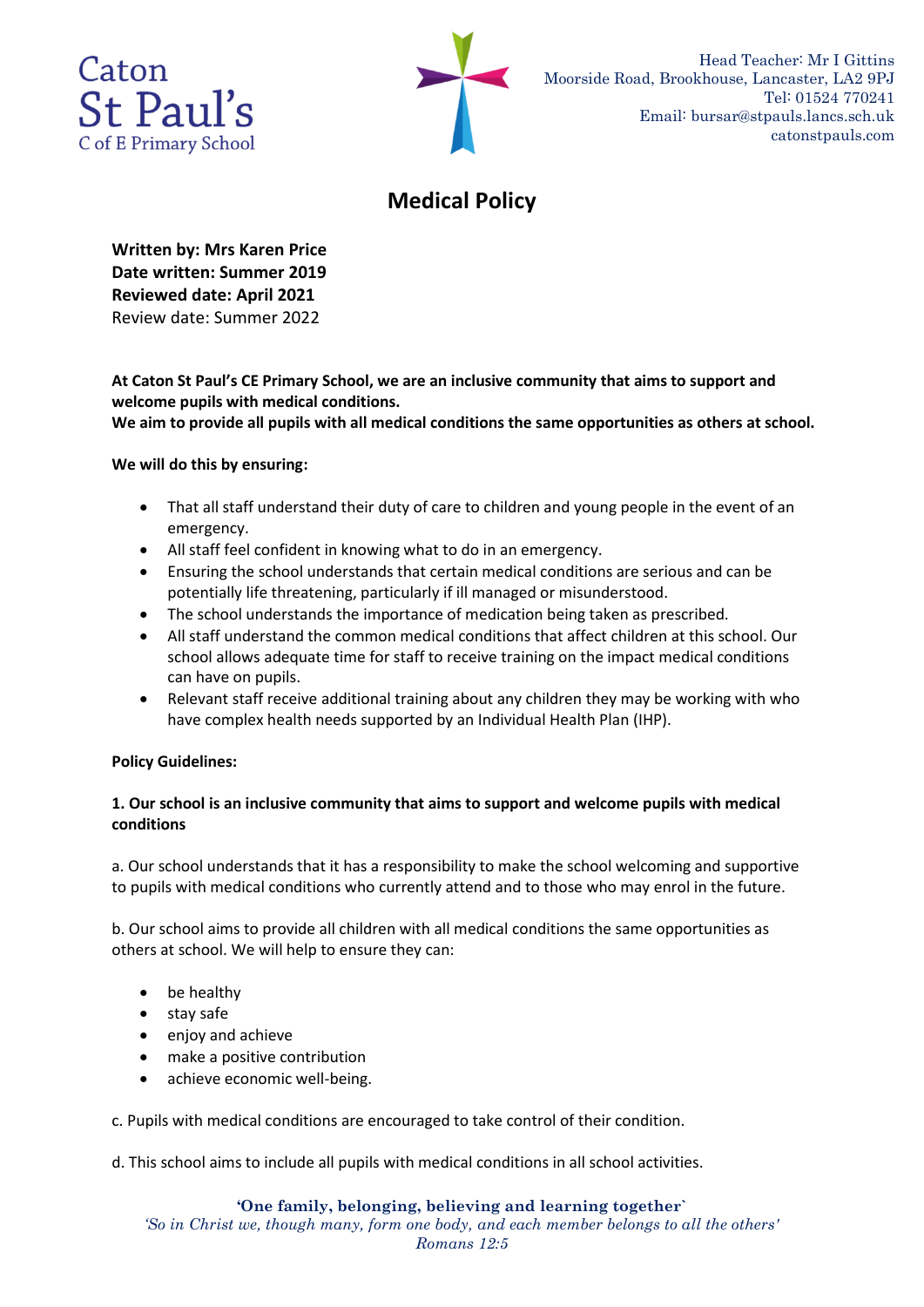



e. Parents/carers of pupils with medical conditions are aware of the care their children receive at this school.

f. The school ensures all staff understand their duty of care to children and young people in the event of an emergency.

g. All staff have access to information about what to do in an emergency.

h. Our school understands that certain medical conditions are serious and can be potentially lifethreatening, particularly if ill managed or misunderstood.

i. All staff have an understanding of the common medical conditions that may affect children at this school. Staff receive regular updates. The Headteacher is responsible for ensuring staff receive regular updates.

j. The medical conditions policy is understood and followed by the whole school and local health community.

### **2. The medical conditions policy is supported by a clear communication plan for staff, parents/carers and other key stakeholders to ensure its full implementation**

a. Pupils are informed and reminded about the medical conditions policy:

- through the school's pupil council
- in personal, social and health education (PSHE) classes

b. Parent/carers are informed about the medical conditions policy:

- by including a policy statement in the schools' prospectus and signposting access to the policy
- at the start of the school year when communication is sent out about Individual Health Plans
- in the School Newsletter at intervals in the year
- when their child is enrolled as a new pupil
- via the school's website, where it is available all year round

c. School staff are informed and regularly reminded about the school's medical conditions policy:

- through the staff handbook and staff meetings
- through scheduled medical conditions updates
- through the key principles of the policy being displayed in several prominent staff areas at this school
- all supply and temporary staff are informed of the policy and their responsibilities including who is the designated person, any medical needs or Individual Health Plans related to the children in their care and how to respond in emergencies
- Staff are made aware of Individual Health Plans as they relate to their teaching/supervision groups. This is a role for the designated person.

### **'One family, belonging, believing and learning together`**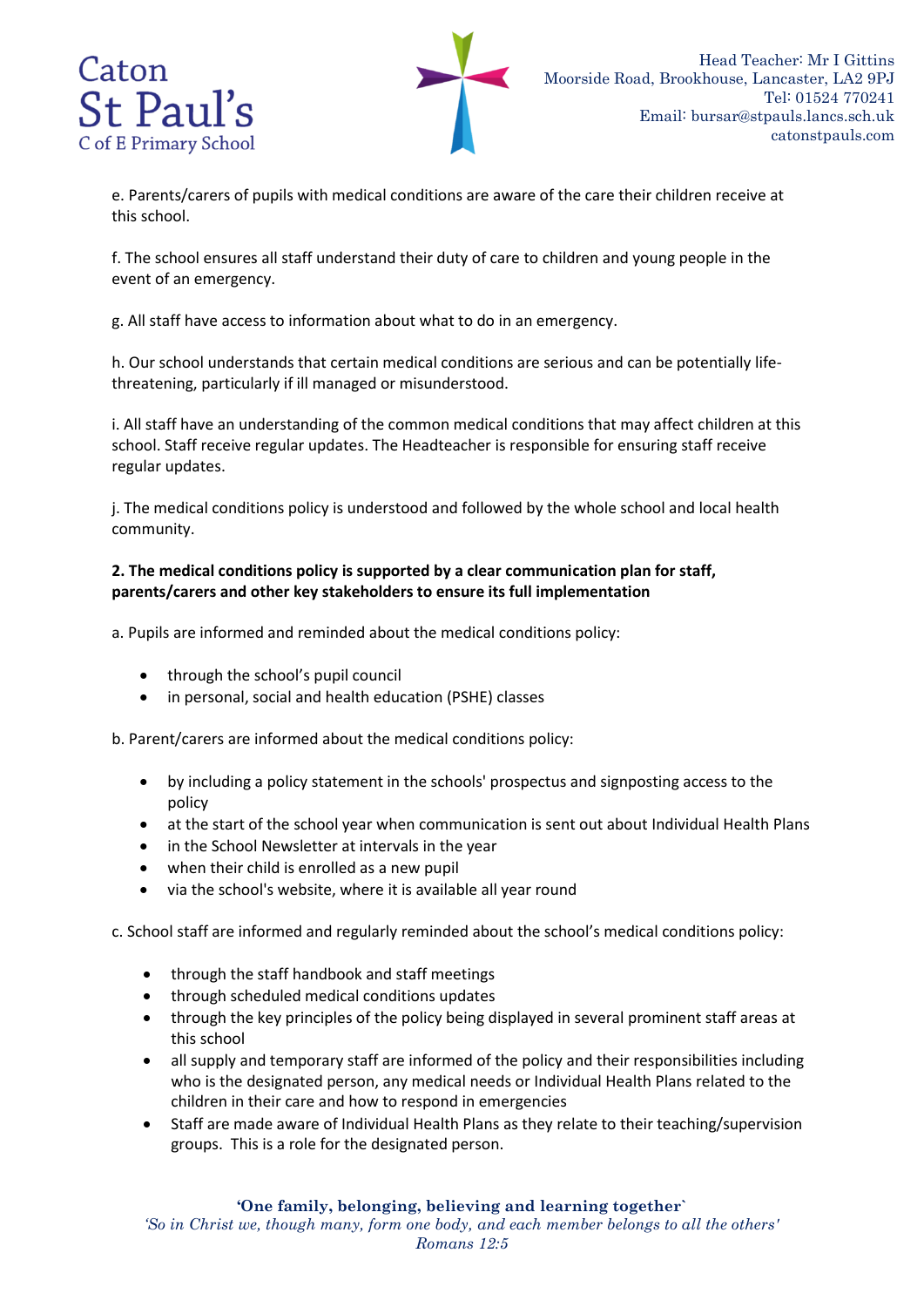



### **3. Relevant staff understand and are updated in what to do in an emergency for the most common serious medical conditions at this school**

- Relevant staff at our school are aware of the most common serious medical conditions at this school.
- Staff at our school understand their duty of care to pupils both during, and at either side of the school day in the event of an emergency. In an emergency situation school staff are required under common law duty of care to act like any reasonably prudent parent/carer. This may include administering medication.
- Relevant staff receive updates at least every three years for asthma and other medical needs and know how to act in an emergency. Additional training is prioritised for key staff members who work with children who have specific medical conditions supported by an Individual Health Plan.
- The action required for staff to take in an emergency for the common serious conditions at this school is displayed in prominent locations for all staff including classrooms, kitchens in the school staff room, and electronically.
- Our school uses Individual Health Plans to inform the appropriate staff (including supply teachers and support staff) of pupils with complex health needs in their care who may need emergency help.
- Our school has procedures in place so that a copy of the pupil's Individual Health Plan is sent to the emergency care setting with the pupil. On occasions when this is not possible, the form is sent (or the information on it is communicated) to the hospital as soon as possible.
- If a pupil needs to be taken to hospital, a member of staff will always accompany them and will stay with them until a parent arrives. Our school will try to ensure that the staff member will be one the pupil knows. The staff member concerned should inform a member of the schools senior management and/or the schools critical incidents team.

### **4. The school has clear guidance on the administration of medication at school**

- Our school will seek to ensure that pupils with medical conditions have **easy access to their emergency medication.**
- Our school will ensure that all pupils understand the arrangements for a member of staff (and the reserve member of staff) to assist in helping them take their emergency medication safely.
- Our school understands the importance of medication being taken as prescribed.
- All use of medication is done under the appropriate supervision of a member of staff unless there is an agreed plan for self-medication. Staff should be aware if pupils are using their medication in an abnormal way and should discuss this with the child.

### **'One family, belonging, believing and learning together`**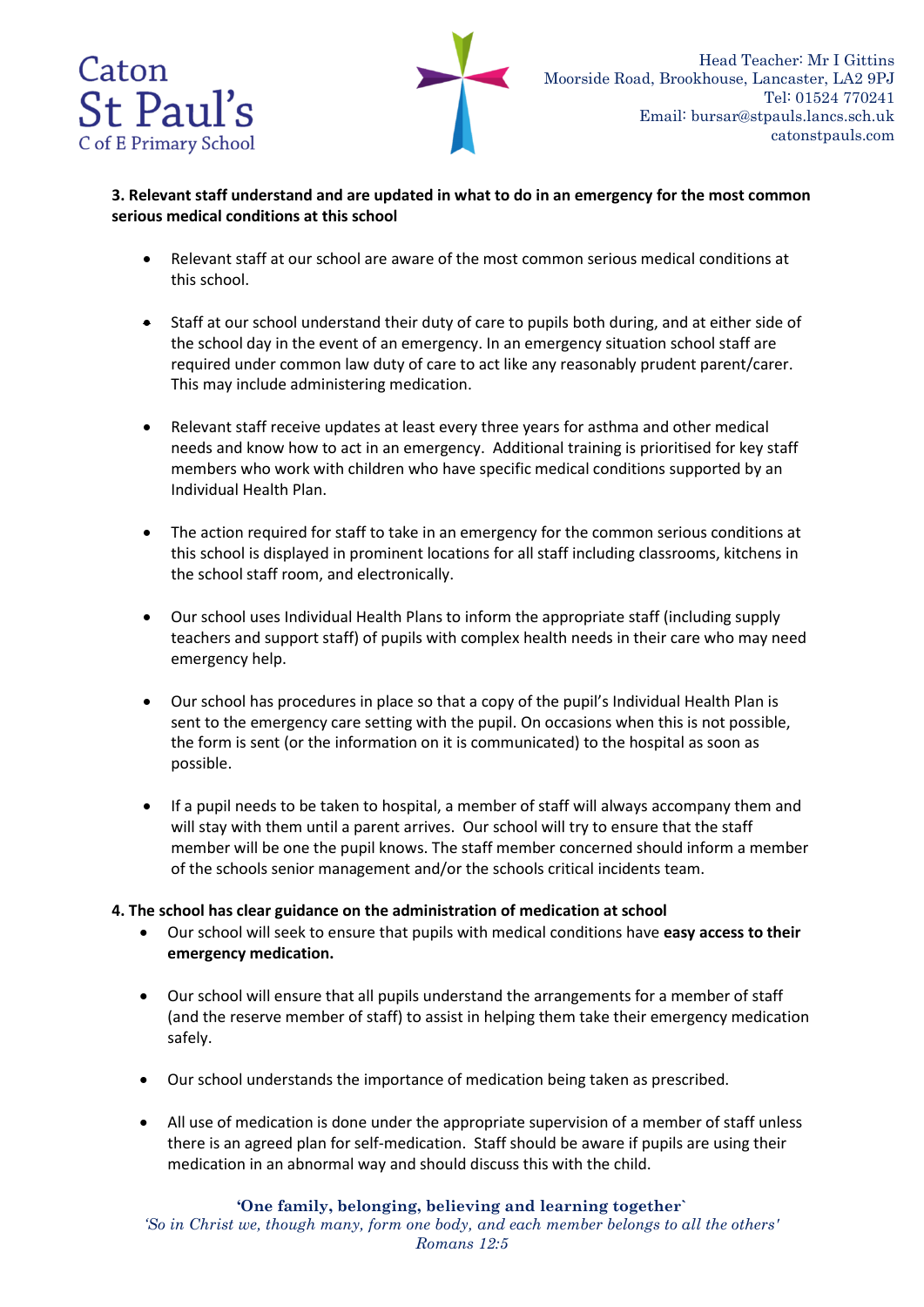



- In order for staff to administer emergency medicine, parents are required to fill in form 2a to ensure details of administration are clear
- Unless medicine is prescribed by a Doctor, parents are required to administer this themselves. This will be facilitated through the office. Medicines are to be brought to the school office to be stored securely if being kept on school site.
- All staff are aware that there is no legal or contractual duty for any member of staff to administer medication or supervise a pupil taking medication unless they have been specifically contracted to do so or unless the situation is an emergency and falls under their regular duty of care arrangements.
- Other members of staff may be happy to take on the voluntary role of administering medication. For medication where no specific training is necessary, any member of staff may administer medication to pupils under the age of 16, but only with the written consent of the pupil's parent. (See form 2a)
- The school will ensure that specific training and updates will be given to all staff members who agree to administer medication to pupils if necessary.
- All school staff have been informed through training that they are required, under common law duty of care, to act like any reasonably prudent parent in an emergency situation. This may include taking action such as assisting in administering medication or calling an ambulance.
- In some circumstances, medication is only administered by an adult of the same gender as the pupil, and witnessed by a second adult. This will be agreed in the Individual Health Plan.
- Parents/carers at this school understand that if their child's medication changes or is discontinued, or the dose or administration method changes, that they should notify the school immediately. Parents/carers should provide the school with any guidance regarding the administration of medicines and/or treatment from the GP, clinics or hospital.
- If a pupil at this school refuses their medication, staff will record this and follow the defined procedures. Parents/carers will be informed of this non-compliance as soon as possible.
- All staff attending off-site visits are aware of any pupils on the visit who have medical conditions. They will receive information about the type of condition, what to do in an emergency and any other additional support necessary, including any additional medication or equipment needed.
- If a trained member of staff, who is usually responsible for administering medication, is not available the school makes alternative arrangements to provide the service. This is always addressed in the risk assessment for off-site activities.
- If a pupil misuses medication, either their own or another pupil's, their parents/carers are

### **'One family, belonging, believing and learning together`**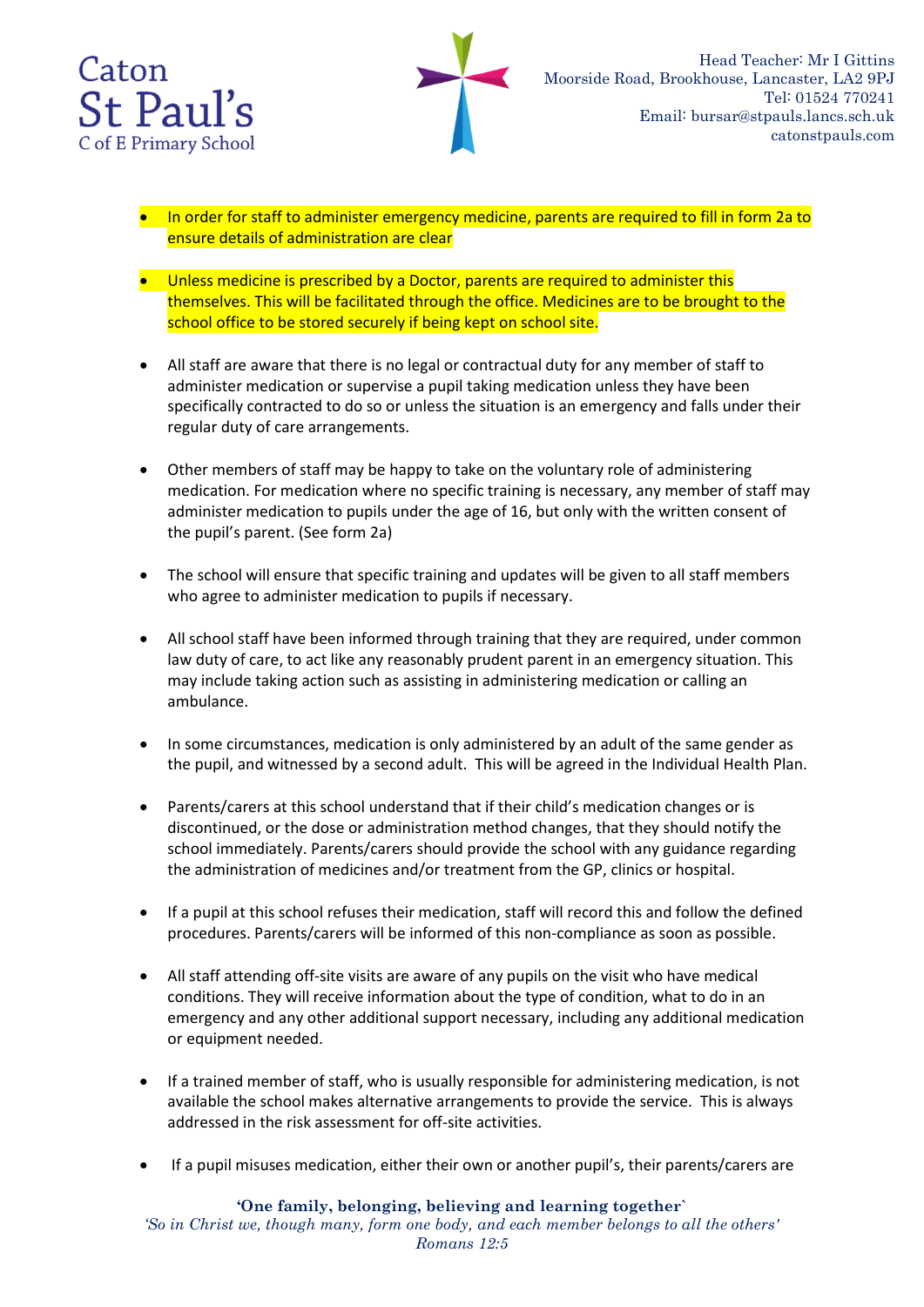



informed as soon as possible. The school will seek medical advice by ringing 111 if this situation arises. In such circumstances, pupils will be subject to the school's usual disciplinary procedures.

### **5. This school has clear guidance on the storage of medication at school**

### **Safe storage – emergency medication**

- Emergency medication is readily available to pupils who require it at all times during the school day or at off-site activities. If the emergency medication is a controlled drug and needs to be locked up, the keys are readily available and not held personally by members of staff.
- If the pupil concerned is involved in extended school services then specific arrangements and risk assessments should be agreed with the parent and appropriate staff involved.

### **Safe storage - non-emergency medication**

- All non-emergency medication is kept in a secure place, in a lockable cupboard in a cool dry place. Pupils with medical conditions know where their medication is stored and how to access it.
- Staff ensure that medication is accessible only to those for whom it is prescribed.

### **Safe storage – general**

- The school has an identified member of staff/designated person who ensures the correct storage of medication at school.
- All controlled drugs are kept in a locked cupboard and only named staff will have access.
- The identified member of staff checks the expiry dates for all medication stored at school each term (i.e. three times a year).
- A member of staff, along with the parents/carers of pupils with medical conditions, ensures that all emergency and non-emergency medication brought in to school is clearly labelled with the pupil's name, the name of the medication, route of administration, dose and frequency and expiry date of the medication.
- All medication is supplied and stored in its original containers. All medication is labelled with the pupil's name, the name of the medication, expiry date and the prescriber's instructions for administration, including dose and frequency.
- Medication is stored in accordance with the manufacturer's instructions, paying particular note to temperature.
- Some medication for pupils at our school may need to be refrigerated. All refrigerated medication is stored in an airtight container and is clearly labelled. Refrigerators used for the storage of medication are inaccessible to unsupervised pupils or lockable as appropriate.
- All medication (including blue inhalers) is sent home with pupils at the end of the school term.
- It is the parent/carer's responsibility to ensure new and in date medication comes into school with the appropriate instructions and ensures that the school receives this.

### **Safe disposal**

- Parents/carers are asked to collect out-of-date medication.
- If parents/carers do not pick up out-of-date medication, or at the end of the school year.

### **'One family, belonging, believing and learning together`**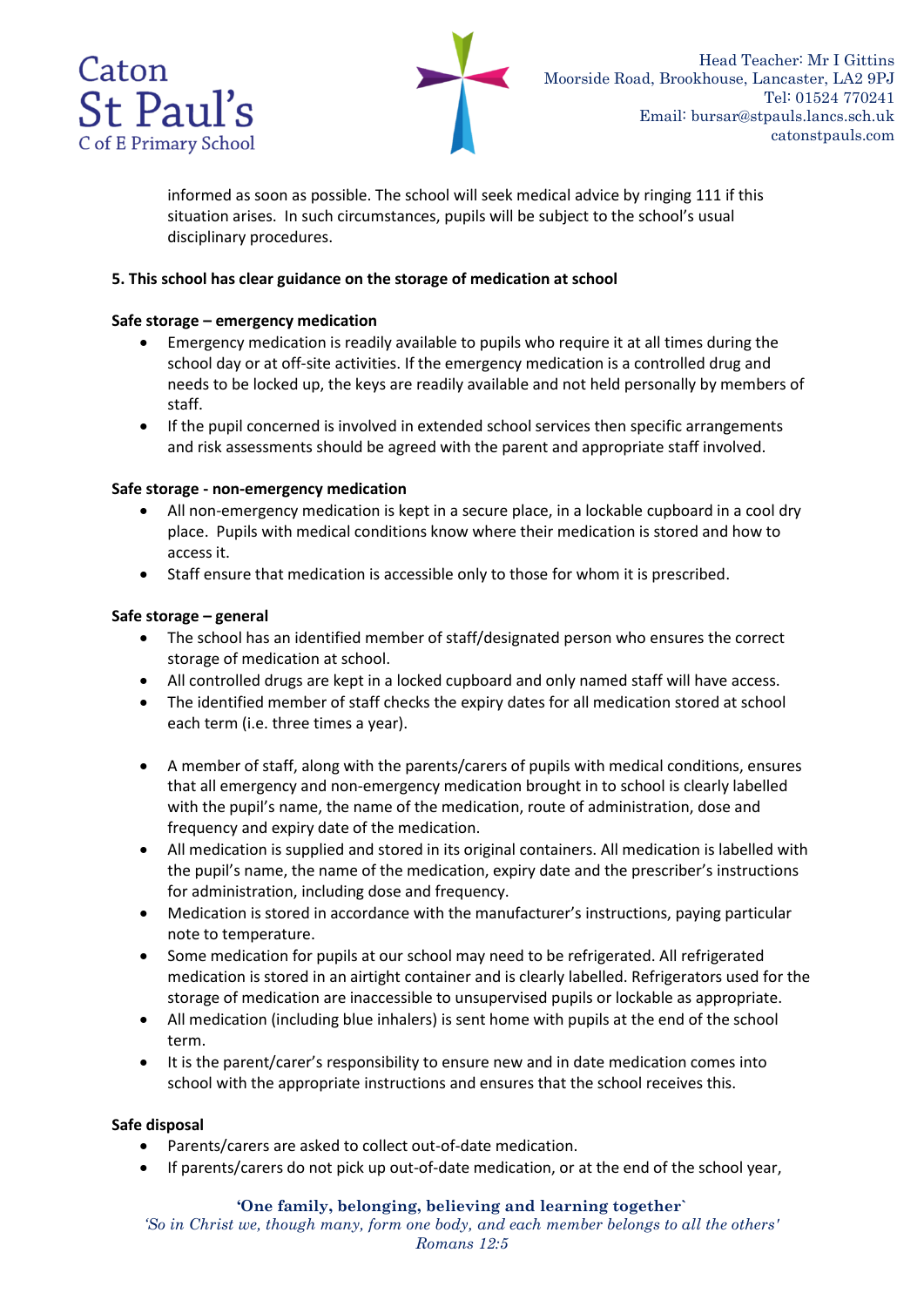



medication is taken to a local pharmacy for safe disposal.

- A named member of staff is responsible for checking the dates of medication and arranging for the disposal of any that have expired. This check is done at least 3 times a year and is always documented.
- Sharps boxes are used for the disposal of needles. Parents/carers obtain sharps boxes from the child's GP or paediatrician on prescription. All sharps boxes are stored in a locked cupboard unless alternative safe and secure arrangements are put in place on a case-by-case basis.
- If a sharps box is needed on an off-site or residential visit, a named member of staff is responsible for its safe storage and return to a local pharmacy, to school or to the pupil's parent.
- Collection and disposal of sharps boxes is arranged with the local authority's environmental services.

### **6. This school has clear guidance about record keeping for pupils with medical conditions**

### **Enrolment forms**

- Parents/carers at this school are asked if their child has any medical conditions
- If a pupil has a short-term medical condition that requires medication during school hours (e.g. antibiotics to cover a chest infection), a medication form is given to the pupil's parents/carers to complete. (Form 2a)

### **Individual Health Plans (Form 1)**

### *Drawing up Individual Health Plans*

This school uses an Individual Health Plan for children with complex health needs to record important details about the individual children's medical needs at school, their triggers, signs, symptoms, medication and other treatments. Further documentation can be attached to the Individual Health Plan if required. (see Form 1)

Examples of complex health needs which may generate an Individual Health Plan following discussion with the school nurse and the school:

The child has

- diabetes
- gastrostomy feeds
- a tracheostomy
- anaphylaxis
- a central line or other long term venous access
- Severe asthma that has required a hospital admission within the last 12 months
- epilepsy with rescue medication

An Individual Health Plan, accompanied by an explanation of why and how it is used, is sent to all

### **'One family, belonging, believing and learning together`**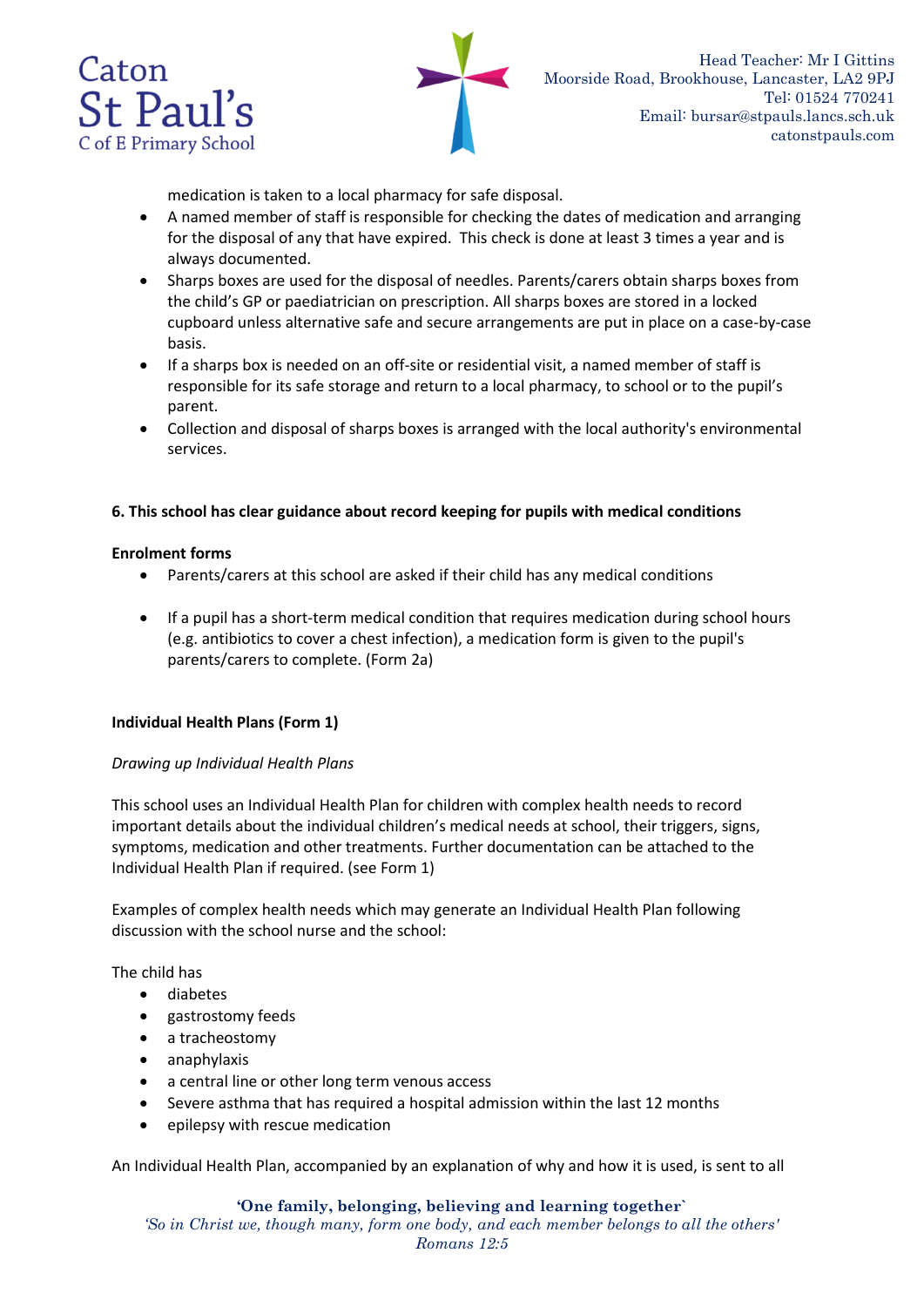



parents/carers of pupils with a complex health need. This is sent:

- at the start of the school year
- at enrolment
- when a diagnosis is first communicated to the school
- transition discussions
- new diagnosis

It is the parent's responsibility to fill in the Individual Health Plan and return the completed form to the school nurse. If the school nurse does not receive an Individual Health Plan, all school staff should follow standard first aid measures in an emergency. The school will contact the parent/carer if health information has not been returned. If an Individual Health Plan has not been completed, the school nurse will contact the parents and may convene a meeting or consider safeguarding children procedures if necessary.

The finalised plan will be given to parents/carers, school and school nurse.

This school ensures that a relevant member of school staff is present, if required, to help draw up an individual health plan for pupils with complex health or educational needs.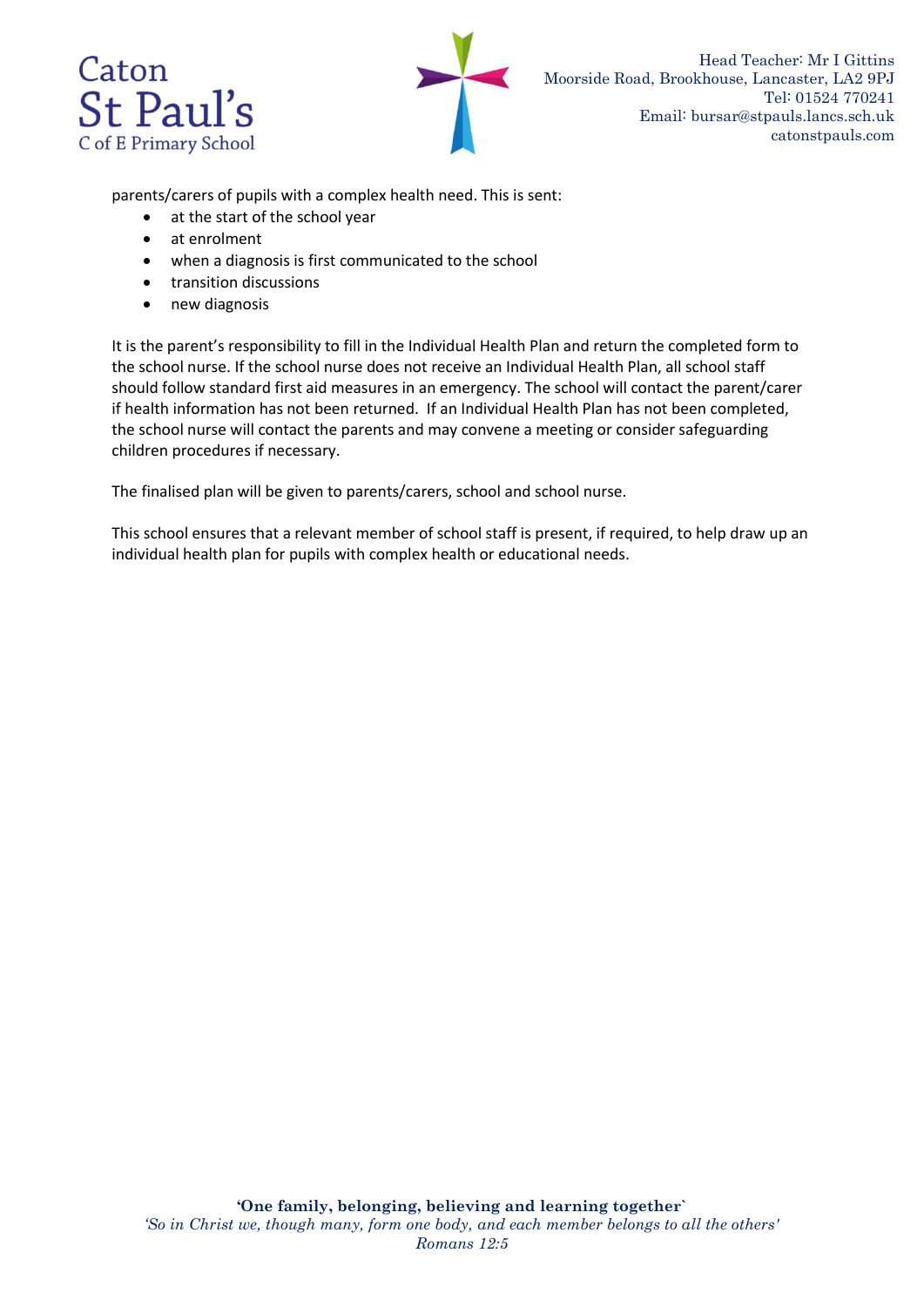



### **Medical Conditions Information Pathway**

| Form sent out by school asking parents to identify any medical conditions.<br>*Form to be sent out, depending on school's usual procedures including: | School |  |  |  |  |
|-------------------------------------------------------------------------------------------------------------------------------------------------------|--------|--|--|--|--|
| <b>Transition discussions</b><br>$\bullet$                                                                                                            |        |  |  |  |  |
| At start of school year<br>$\bullet$                                                                                                                  |        |  |  |  |  |
| New enrolment (during the school year)<br>$\bullet$                                                                                                   |        |  |  |  |  |
| New diagnosis informed by parents<br>$\bullet$                                                                                                        |        |  |  |  |  |
|                                                                                                                                                       |        |  |  |  |  |
|                                                                                                                                                       |        |  |  |  |  |
|                                                                                                                                                       |        |  |  |  |  |

| School collates response and identifies those needing individual health | School |
|-------------------------------------------------------------------------|--------|
| plans * sent to school nurse                                            |        |
|                                                                         |        |

| School Nurse writes to parents either to review Individual Health Plan (IHP)<br>or start new plan if needed | School Nurse |
|-------------------------------------------------------------------------------------------------------------|--------------|
|                                                                                                             |              |
|                                                                                                             |              |

| Parents complete IHP – send to school nurse for school. If no response<br>from parents, school nurse to inform school designated person. All<br>contacts to be documented and dated. | Parents |  |
|--------------------------------------------------------------------------------------------------------------------------------------------------------------------------------------|---------|--|
|                                                                                                                                                                                      |         |  |
|                                                                                                                                                                                      |         |  |

| School nurse reviews the IHP, contacts parents if necessary and discusses | School Nurse & |
|---------------------------------------------------------------------------|----------------|
| with school designated person. Stored in school according to policy       | School         |

Pupils with medical conditions requiring Individual Health Plan are: diabetes, epilepsy with rescue medication, anaphylaxis, gastronomy feeds, central line or other long term venous access, tracheotomy, severe asthma that has required a hospital admission within the last 12 months, and others.

### **School Individual Health Plan register**

• Individual Health Plans are used to create a centralised register of pupils with complex health needs. An identified member of school staff has responsibility for the register at the school. The school should will ensure that there is a clear and accessible system for identifying pupils with health plans/medical needs such as names being 'flagged' on the SIMs system. A robust procedure is in place to ensure that the child's record, contact details and

**'One family, belonging, believing and learning together`**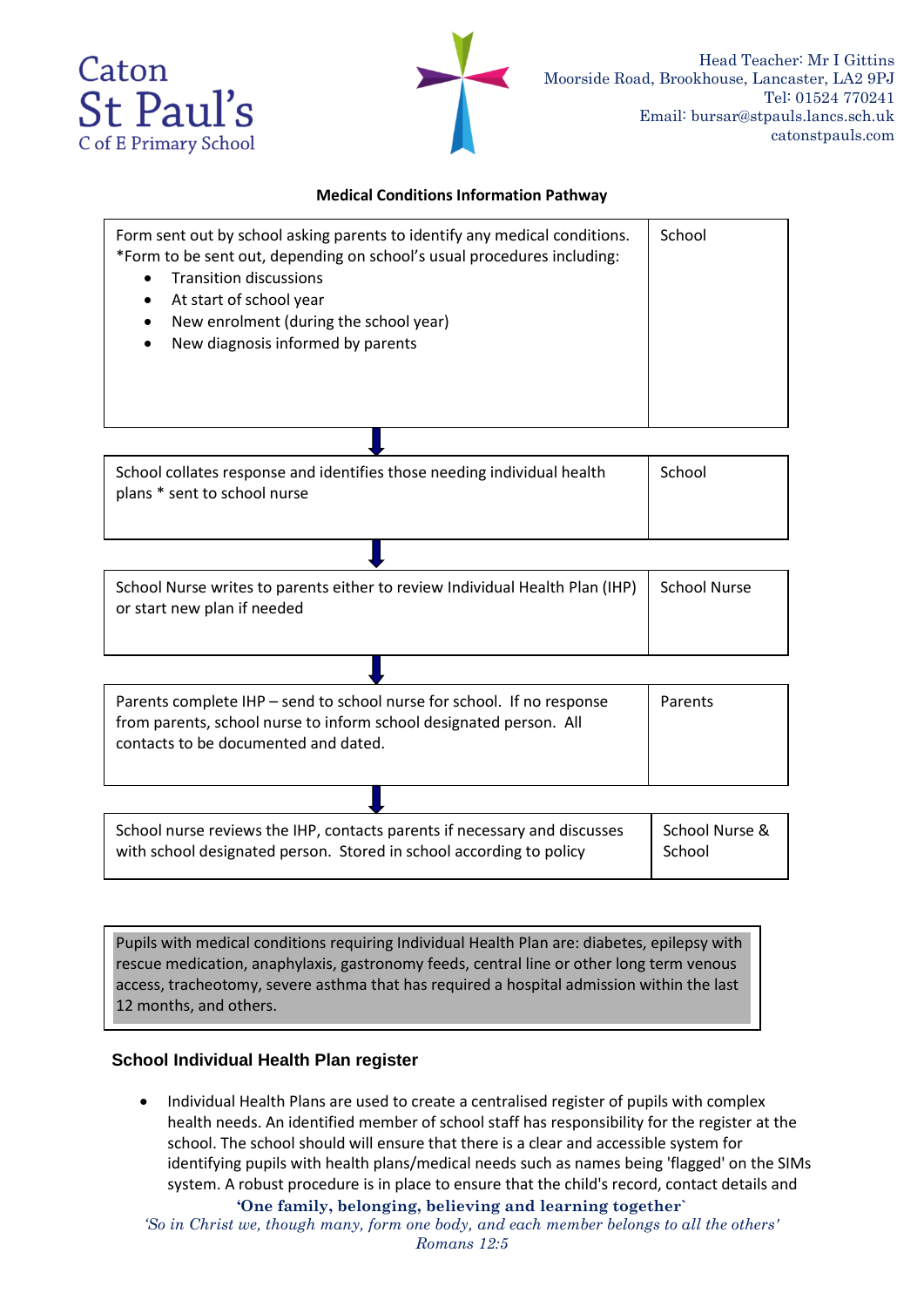



any changes to the administration of medicines condition, treatment or incidents of ill health in the school are updated on the schools record system.

• The responsible member of school staff follows up with the parents/carers and health professional if further detail on a pupil's Individual Health Plan is required or if permission or administration of medication is unclear or incomplete.

### **Ongoing communication and review of Individual Health Plans**

Parents/carers at this school are regularly reminded to update their child's Individual Health Plan if their child has a medical emergency or if there have been changes to their symptoms (getting better or worse), or their medication and treatments change. Each Individual Health Plan will have a review date.

Parents/carers should have a designated route/person to direct any additional information, letters or health guidance to in order that the necessary records are altered quickly and the necessary information disseminated.

### **Storage and access to Individual Health Plans**

- Parents/carers and pupils (where appropriate) are provided with a copy of the pupil's current agreed Individual Health Plan.
- Individual Health Plans are kept in a secure central location at school.
- Apart from the central copy, specified members of staff (agreed by the pupil and parents/carers) securely hold copies of pupils' Individual Health Plans. These copies are updated at the same time as the central copy. The school will ensure that where multiple copies are in use, there is a robust process for ensuring that they are updated, and hold the same information.
- When a member of staff is new to a pupil group, for example due to staff absence, the school makes sure that they are made aware of the Individual Health Plans and needs of the pupils in their care.
- Our school ensures that all staff protect pupil's confidentiality.
- The school will inform parents/carers that the Individual Health Plan will be sent ahead to emergency care staff, should an emergency happen during school hours or at a school activity outside the normal school day. This is included on the Individual Health Plan.
- The information in the Individual Health Plan will remain confidential unless needed in an emergency

### **Use of Individual Health Plans**

Individual Health Plans are used by this school to:

• inform the appropriate staff about the individual needs of a pupil with a complex health need in their care

### **'One family, belonging, believing and learning together`**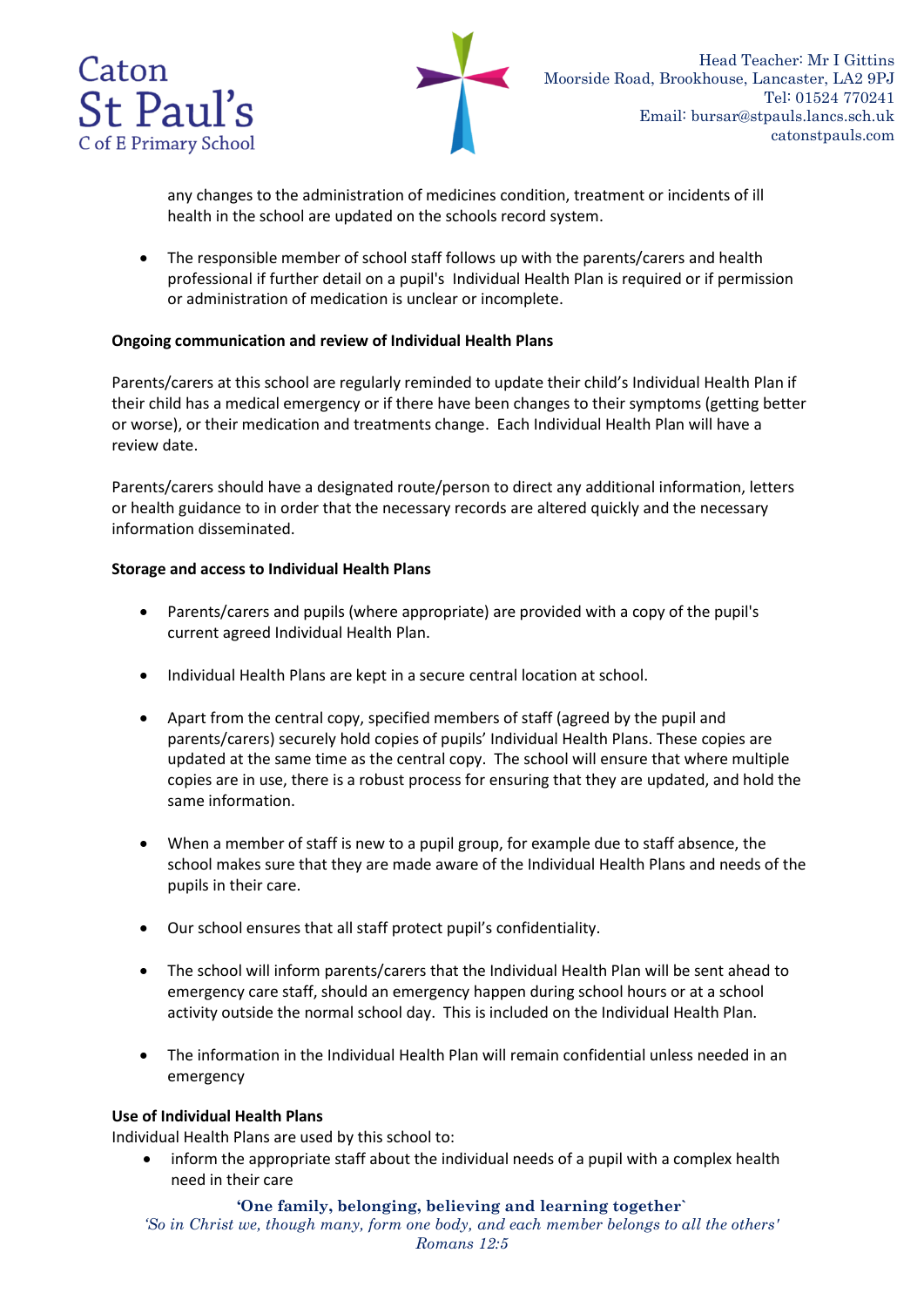



- identify important individual triggers for pupils with complex health needs at school that bring on symptoms and can cause emergencies. Our school uses this information to help reduce the impact of triggers
- ensure this school's emergency care services have a timely and accurate summary of a pupil's current medical management and healthcare in an emergency

### **Consent to administer medicines**

- If a pupil requires regular prescribed medication at school, parents/carers are asked to provide consent on their child's medication plan (form 2a) giving the pupil or staff permission to administer medication on a regular/daily basis, if required. This form is completed by parents/carers for pupils taking short courses of medication.
- All parents/carers of pupils with a complex health need who may require medication in an emergency are asked to provide consent on the Individual Health Plan for staff to administer medication.

### **Residential visits**

- Parents/carers are sent a residential visit form to be completed and returned to school before their child leaves for an overnight or extended day visit. This form requests up-todate information about the pupil's current condition and their overall health. This provides essential and up-to-date information to relevant staff and school supervisors to help the pupil manage their condition while they are away. This includes information about medication not normally taken during school hours.
- All residential visit forms are taken by the relevant staff member on visits where medication is required. These are accompanied by a copy of the pupil's individual health plan.
- All parents/carers of pupils with a medical condition attending a school trip or overnight visit are asked for consent, giving staff permission to supervise administration of medication at night or in the morning if required.
- The residential visit form also details what medication and what dose the pupil is currently taking at different times of the day. It helps to provide up-to-date information to relevant staff and supervisors to help the pupil manage their condition while they are away . A copy of the Individual Health Plan and equipment/medication must be taken on offsite activities

### **Record of Awareness Raising Updates and Training**

- This school holds updates on common medical conditions once a year. A record of the content and attendance of the medical condition training is kept by the school and reviewed every 12 months to ensure all new staff receive updates. The School Nursing Service will provide updates if the school request this.
- All school staff who volunteer or who are contracted to administer emergency medication are provided with training, if needed, by a specialist nurse, doctor or school nurse. The school keeps a register of staff who have had the relevant training, it is the school's responsibility to arrange this (see form 3).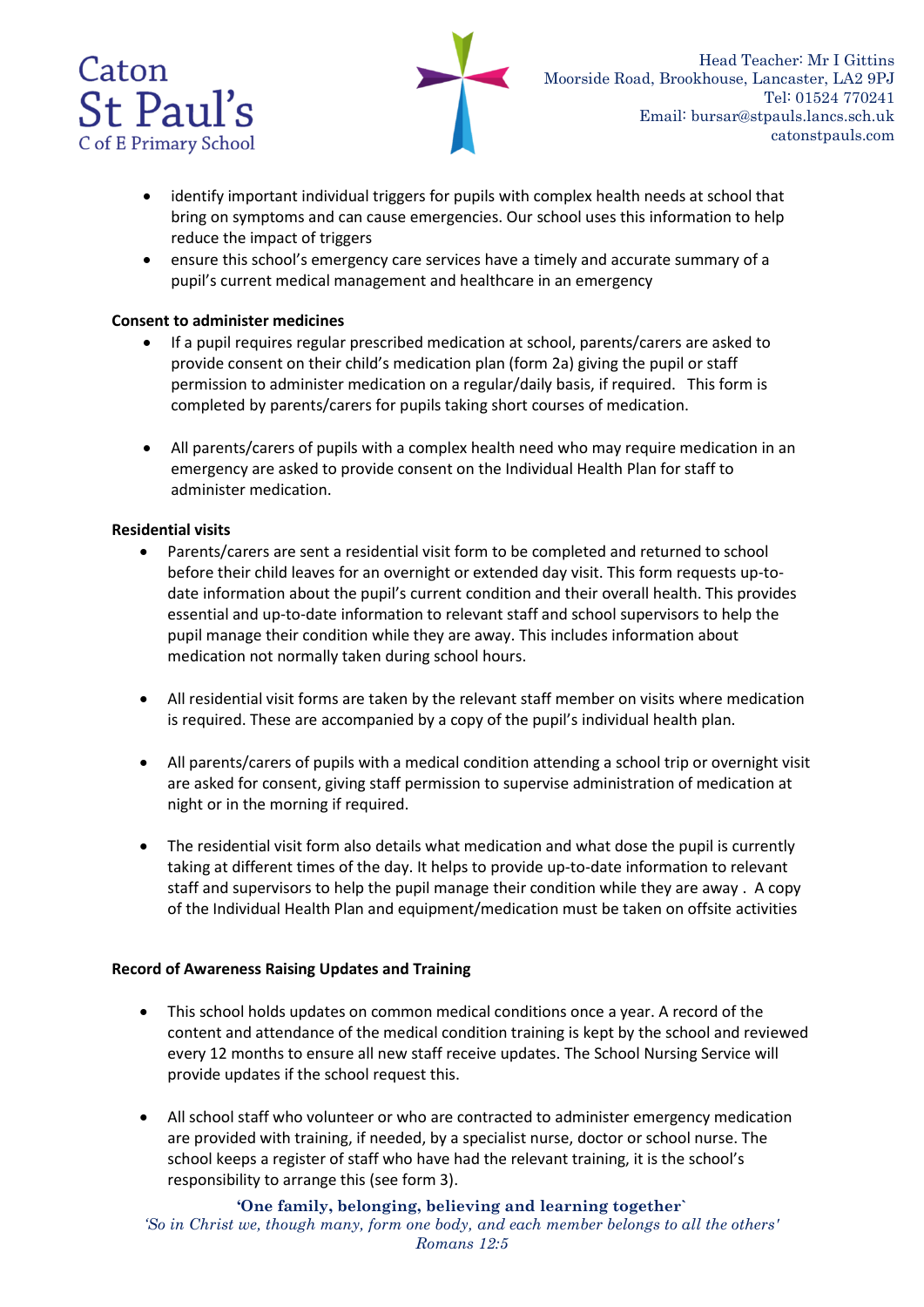



• School should risk assess the number of first aiders it needs and ensure the first aiders are suitably trained to carry out their responsibilities.

### **7. This school ensures that the whole school environment is inclusive and favourable to pupils with medical conditions. This includes the physical environment, as well as social, sporting and educational activities**

### **Physical environment**

- This school is committed to providing a physical environment that is as accessible as possible to pupils with medical conditions.
- The school's commitment to an accessible physical environment includes out-of-school visits. The school recognises that this may sometimes mean changing activities or locations.

### **Social interactions**

- Our school ensures the needs of pupils with medical conditions are adequately considered to ensure their involvement in structured and unstructured social activities, including during breaks and before and after school.
- The school ensures the needs of pupils with medical conditions are adequately considered to ensure they have access to extended school activities such as school discos, breakfast club, school productions, after school clubs and residential visits.
- All staff at this school are aware of the potential social problems that pupils with medical conditions may experience. Staff use this knowledge to try to prevent and deal with problems in accordance with the school's anti-bullying and behaviour policies.
- Staff use opportunities such as personal, social and health education (PSHE) lessons to raise awareness of medical conditions amongst pupils and to help create a positive social environment.

### **Exercise and physical activity**

- The school understands the importance of all pupils taking part in sports, games and activities.
- Our school seeks to ensure all classroom teachers, PE teachers and sports coaches make appropriate adjustments to sports, games and other activities to make physical activity accessible to all pupils.
- This school seeks to ensure that all classroom teachers, PE teachers and sports coaches understand that if a pupil report they are feeling unwell, the teacher should seek guidance before considering whether they should take part in an activity.
- Teachers and sports coaches are aware of pupils in their care who have been advised, by a healthcare professional, to avoid or to take special precautions with particular activities.

### **'One family, belonging, believing and learning together`**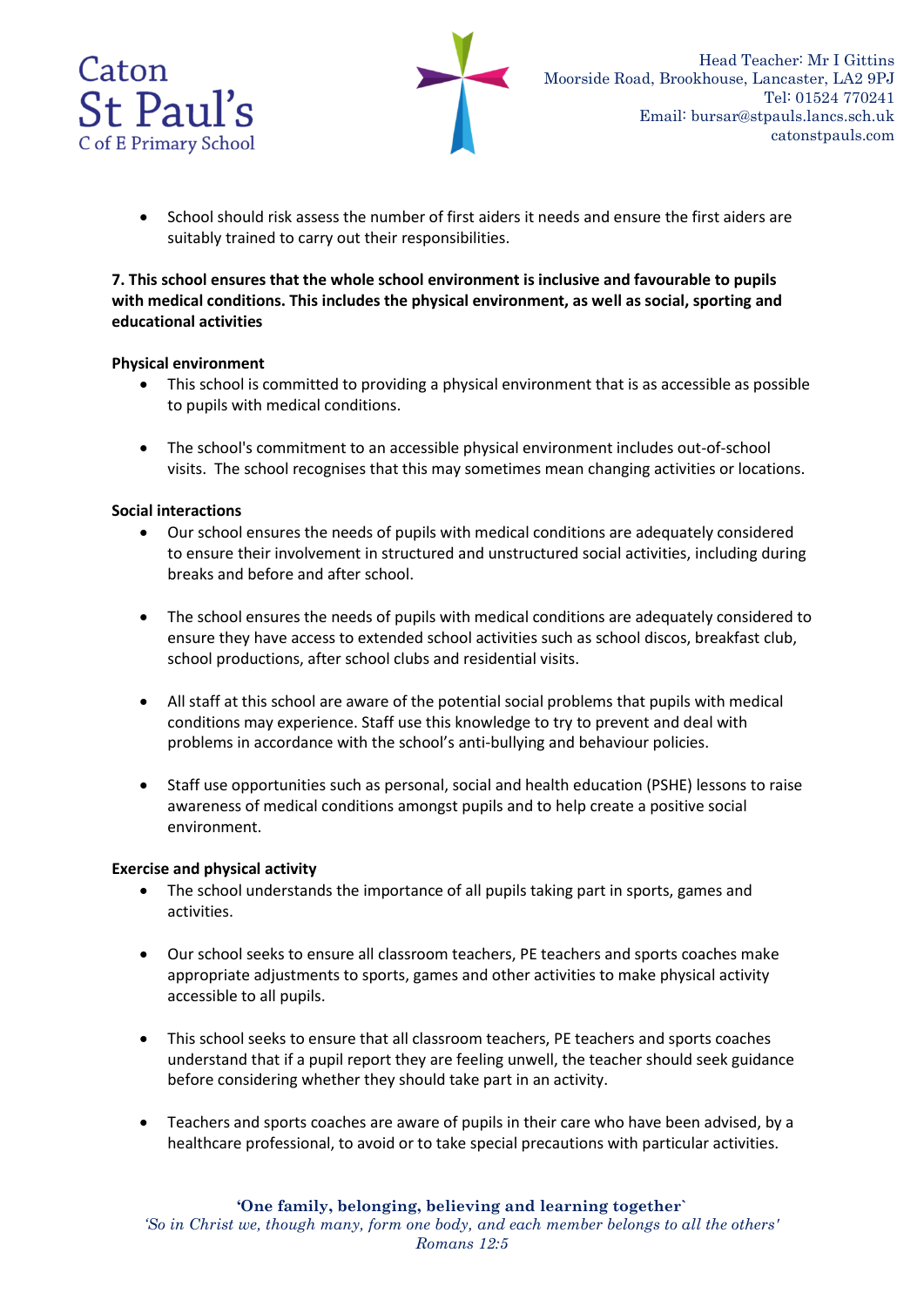



- The school ensures all PE teachers, classroom teachers and school sports coaches are aware of the potential triggers for pupils' medical conditions when exercising and how to minimise these triggers.
- This school seeks to ensure that all pupils have the appropriate medication or food with them during physical activity and that pupils take them when needed.
- Our school ensures all pupils with medical conditions are actively encouraged to take part in out-of-school clubs and team sports.

### **Education and learning**

- School will ensure that pupils with medical conditions can participate fully in all aspects of the curriculum and ensures that appropriate adjustments and extra support are provided.
- Teachers at our school are aware of the potential for pupils with medical conditions to have special educational needs (SEN). Pupils with medical conditions who are finding it difficult to keep up with their studies are referred to the SEN coordinator.
- This school ensures that lessons about common medical conditions are incorporated into PSHE lessons and other parts of the curriculum.
- Pupils at our school learn how to respond to common medical conditions.

### **Risk Assessments**

Risk assessments are carried out by this school prior to any out-of-school visit or off site provision and medical conditions are considered during this process. This school considers: how all pupils will be able to access the activities proposed; how routine and emergency medication will be stored and administered, where help can be obtained in an emergency, and any other relevant matters. The school understands that there may be additional medication, equipment or other factors to consider when planning residential visits or off site activities. This school considers additional medication and facilities that are normally available at school.

### **8. Our school is aware of the triggers that can make medical conditions worse or can bring on an emergency. The school is actively working towards reducing these health and safety risks.**

- School is committed to working towards reducing the likelihood of medical emergencies by identifying and reducing triggers both at school and on out-of-school visits.
- School staff have been updated on medical conditions. This update includes information on how to avoid and reduce exposure to triggers for common medical conditions.

### **9. Each member of the school and health community knows their roles and responsibilities in maintaining an effective medical conditions policy**

This school works in partnership with all interested and relevant parties including the school's governing body, school staff, and community healthcare professionals and any relevant emergency practitioners to ensure the policy is planned, implemented and maintained successfully.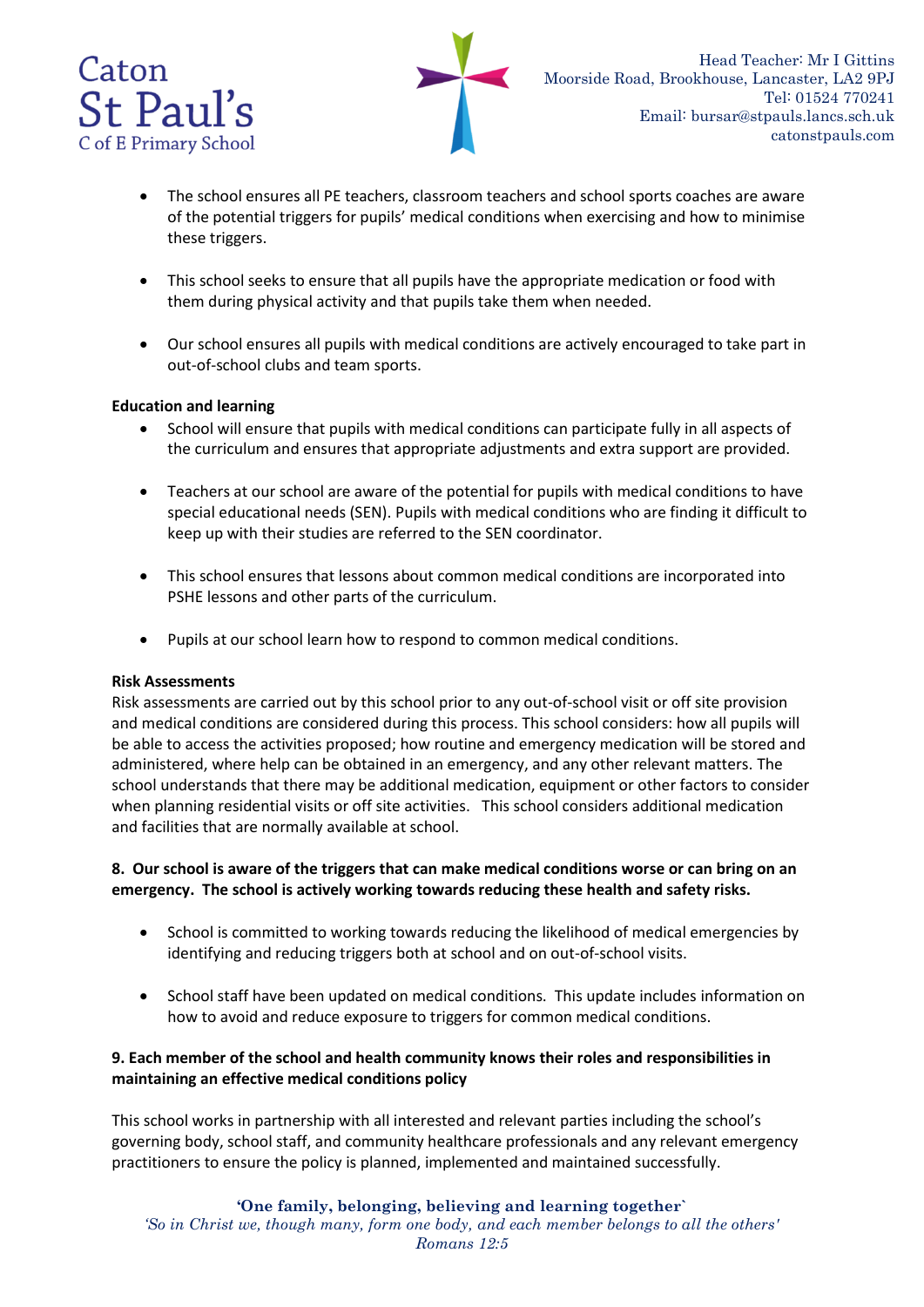# Caton St Paul's C of E Primary School



The following roles and responsibilities are used for the medical conditions policy at this school. These roles are understood and communicated regularly.

### **Governors**

*have a responsibility to:*

- ensure the health and safety of their staff and anyone else on the premises or taking part in school activities (this includes all pupils). This responsibility extends to those staff and others leading activities taking place off-site, such as visits, outings or field trips
- ensure the schools health and safety policies and risk assessments are inclusive of the needs of pupils with medical conditions and reviewed annually.
- make sure the medical conditions policy is effectively implemented, monitored and evaluated and regularly updated
- ensure that the school has robust systems for dealing with medical emergencies and critical incidents (see Stockport's Critical Incidents Guidelines), at any time when pupils are on site or on out of school activities.

### **Headteacher**

*has a responsibility to:*

- ensure the school is inclusive and welcoming and that the medical conditions policy is in line with local and national guidance and policy frameworks
- ensure the policy is put into action, with good communication of the policy to all staff, parents/carers and governors
- ensure every aspect of the policy is maintained
- ensure that if the oversight of the policy is delegated to another senior member of staff ensure that the reporting process forms part of their regular supervision/reporting meetings
- monitor and review the policy at regular intervals, with input from governors, parents/carers, staff and external stakeholders
- report back to governors about implementation of the health and safety and medical conditions policy.
- ensure through consultation with the governors that the policy is adopted and put into action.

### **All school staff**

*have a responsibility to:*

- be aware of the potential triggers, signs and symptoms of common medical conditions and know what to do in an emergency
- call an ambulance in an emergency
- understand the school's medical conditions policy
- know which pupils in their care have a complex health need and be familiar with the content of the pupil's Individual Health Plan
- know the schools registered first aiders and where assistance can be sought in the event of a medical emergency
- know the members of the schools Critical Incident Team if there is a need to seek assistance in the event of an emergency.
- maintain effective communication with parents/carers including informing them if their child has been unwell at school

### **'One family, belonging, believing and learning together`**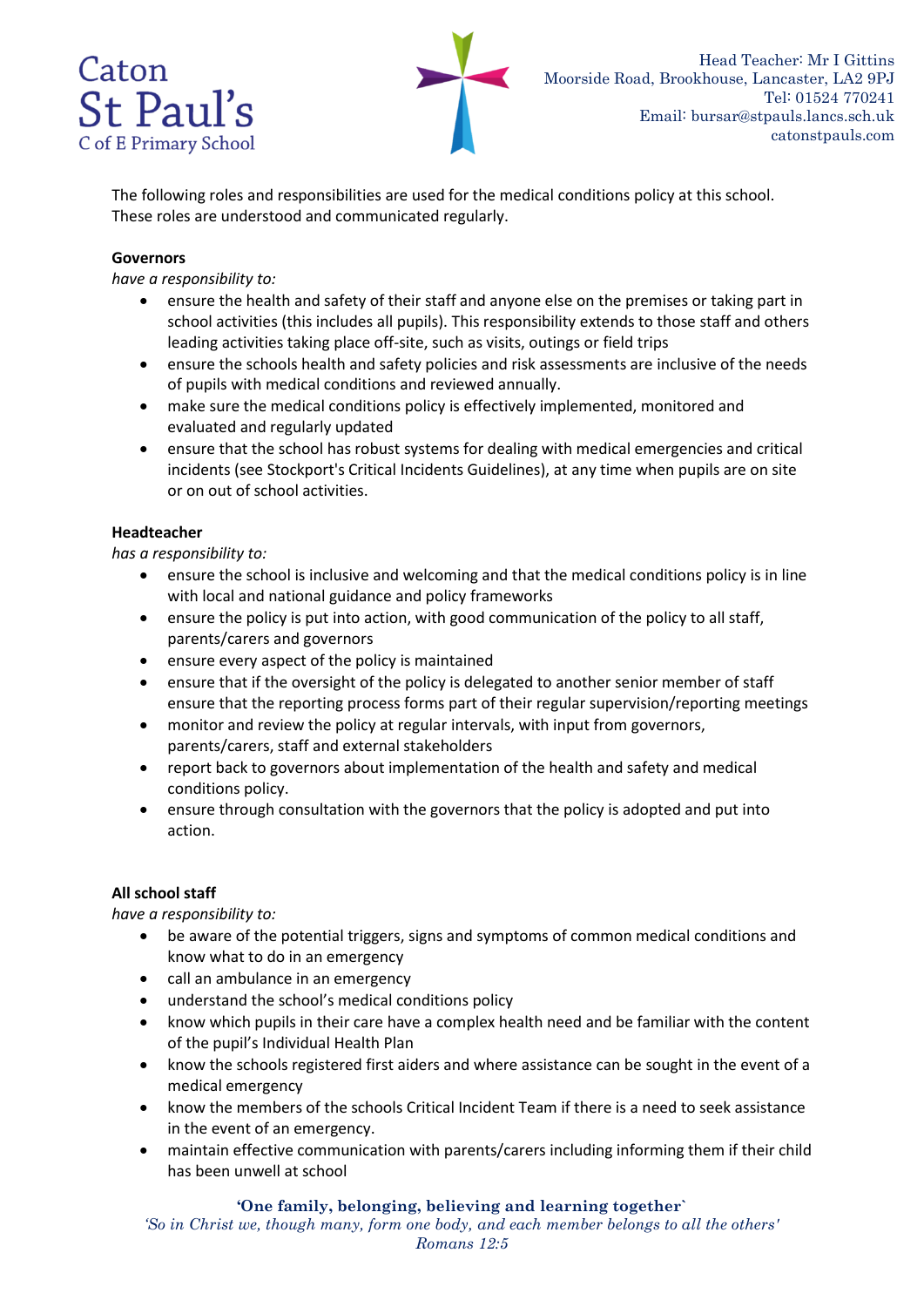



- ensure pupils who need medication have it when they go on a school visit or out of the classroom
- be aware of pupils with medical conditions who may be experiencing bullying or need extra social support
- understand the common medical conditions and the impact these can have on pupils.
- ensure that all pupils with medical conditions are not excluded unnecessarily from activities they wish to take part in
- ensure that pupils have the appropriate medication or food during any exercise and are allowed to take it when needed.
- follow universal hygiene procedures if handling body fluids ensure that pupils who present as unwell should be questioned about the nature of their illness, if anything in their medical history has contributed to their current feeling of being unwell, if they have felt unwell at any other point in the day, if they have an Individual Health Plan and if they have any medication. The member of staff must remember that while they can involve the pupil in discussions regarding their condition, they are in loco parentis and as such must be assured or seek further advice from a registered first aider if they are in doubt as to the child's health, rather than take the child's word that they feel better.

### **Teaching staff**

*have an additional responsibility to also:*

- ensure pupils who have been unwell have the opportunity to catch up on missed school work
- be aware that medical conditions can affect a pupil's learning and provide extra help when pupils need it, in liaison with the SENCO.
- liaise with parents/carers, special educational needs coordinator and welfare officers if a child is falling behind with their work because of their condition
- use opportunities sure as PSHE and other areas of the curriculum to raise pupil awareness about medical conditions

### **School nurse or healthcare professional**

*has a responsibility to:*

- help provide regular updates for school staff in managing the most common medical conditions at school at the schools request
- provide information about where the school can access other specialist training.
- update the Individual Health Plans in liaison with appropriate school staff and parents/carers

### **First aiders**

*have an additional responsibility to:*

- give immediate, appropriate help to casualties with injuries or illnesses
- when necessary ensure that an ambulance is called.
- ensure they are trained in their role as  $1<sup>st</sup>$  aider
- it is recommended that first aiders are trained in paediatric first aid.

### **Special educational needs coordinators**

*have the additional responsibility to:*

• ensure teachers make the necessary arrangements if a pupil needs special consideration or access arrangements in exams or coursework.

### **'One family, belonging, believing and learning together`**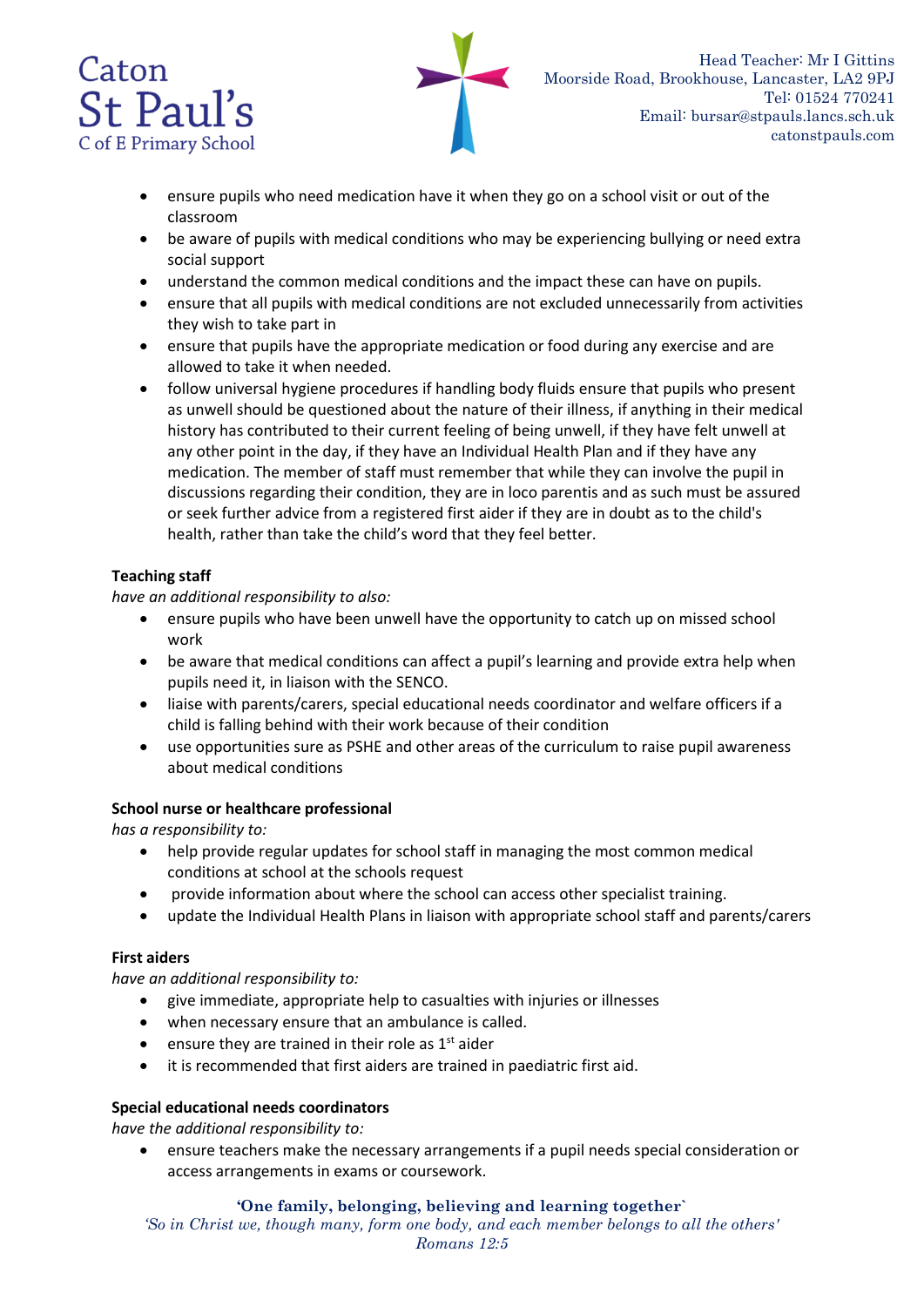



### **Pupils**

*have a responsibility to:*

- behave towards other pupils with and without a medical condition equally
- tell their parents/carers, teacher or nearest staff member when they are not feeling well
- let a member of staff know if another pupil is feeling unwell
- treat all medication with respect
- know how to gain access to their medication in an emergency
- ensure a member of staff is called in an emergency situation.

### **Parents/carers**

*have a responsibility to:*

- tell the school if their child has a medical condition or complex health need
- ensure the school has a complete and up-to-date Individual Health Plan if their child has a complex health need
- inform the school about the medication their child requires during school hours
- inform the school/provider of any medication their child requires while taking part in visits, outings or field trips and other out-of-school activities
- tell the school about any changes to their child's medication, what they take, when, and how much
- inform the school of any changes to their child's condition
- ensure their child's medication and medical devices are labelled with their child's full name
- ensure that the school has full emergency contact details for them
- provide the school with appropriate spare medication labelled with their child's name
- ensure that their child's medication is within expiry dates
- keep their child at home if they are not well enough to attend school
- ensure their child catches up on any school work they have missed
- ensure their child has regular reviews about their condition with their doctor or specialist healthcare professional
- if the child has complex health needs, ensure their child has a written Individual Health Plan for school and if necessary an asthma management plan from their doctor or specialist healthcare professional to help their child manage their condition.
- have completed/signed all relevant documentation including form 3a and the Individual Health Plan if appropriate

### **10. The medical conditions policy is regularly reviewed evaluated and updated.**

Our school's medical condition policy is reviewed, evaluated and updated in line with the school's policy review timeline. The views of pupils with various medical conditions are actively sought and considered central to the evaluation process.

### **Designated person:** Headteacher

**'One family, belonging, believing and learning together`** *'So in Christ we, though many, form one body, and each member belongs to all the others' Romans 12:5*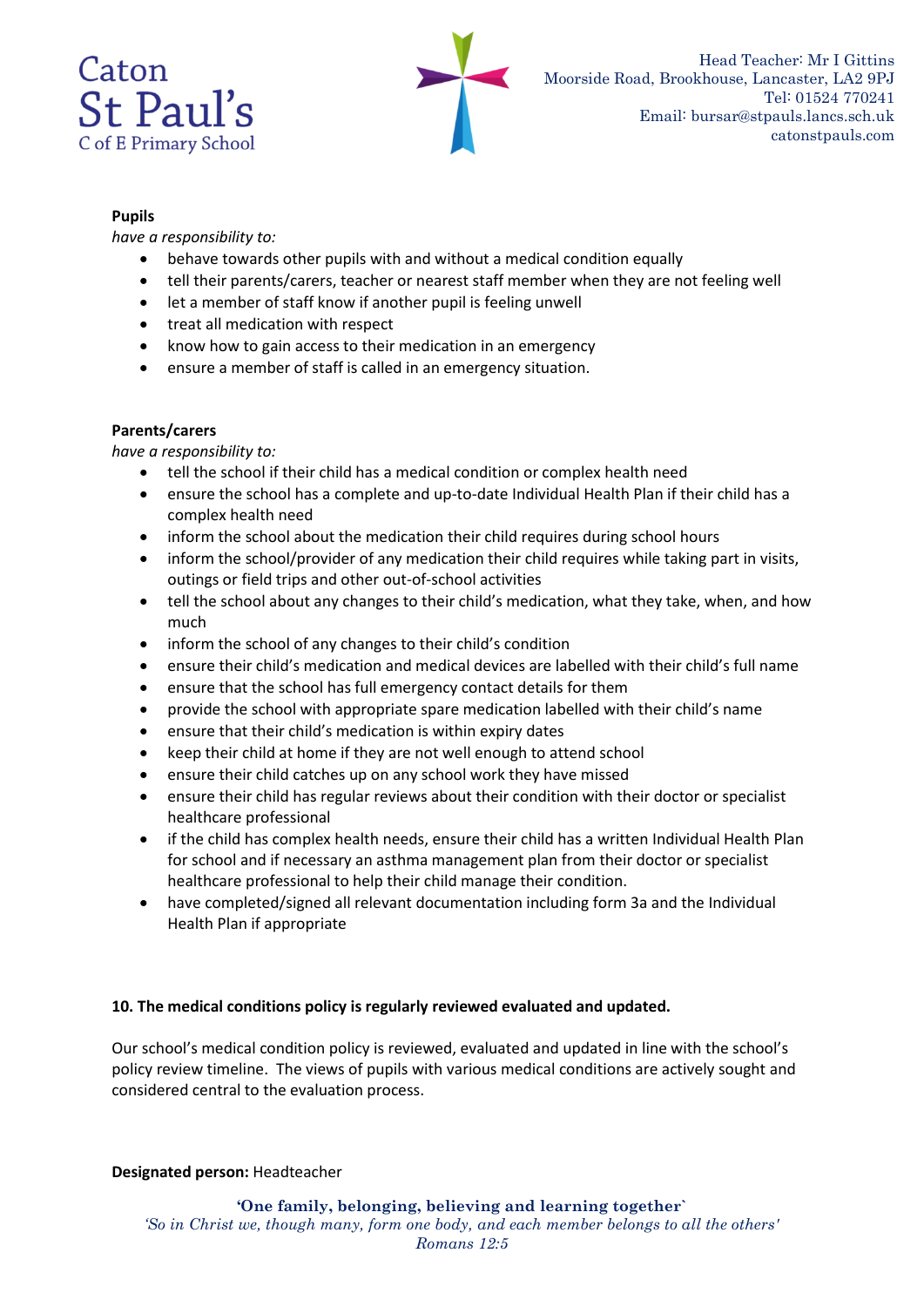



### **Governor Committee:** Resources

### **Legislation and guidance**

### **Introduction**

Local authorities, schools and governing bodies are all responsible for the health and safety of pupils in their care.

Areas of legislation that directly affect a medical conditions policy are described in more detail in Managing Medicines in Schools and Early Years Settings. The main pieces of legislation are the Disability Discrimination Act 1995 (DDA), amended by the Special Educational Needs and Disability Act 2001 (SENDA) and the Special Educational Needs and Disability Act 2005. These acts make it unlawful for service providers, including schools, to discriminate against disabled people. Other relevant legislation includes the Education Act 1996, the Care Standards Act 2000, the Health and Safety at Work Act 1974, the Management of Health and Safety at Work Regulations 1999 and the Medicines Act 1968.

### **Managing Medicines in Schools and Early Years Settings (2004)**

This provides guidance from the DfES (now DfE) and DH on managing medicines in schools and early year's settings. Medical Conditions at School: A Policy Resource Pack is designed to work alongside Managing Medicines in Schools and Early Years Settings.

### **Disability Discrimination Act 1995 (DDA) and the Special Educational Needs and Disability Acts (2001 and 2005)**

Many pupils with medical conditions are protected by the DDA and SENDA, even if they don't think of themselves as 'disabled'.

The Commission for Equality and Human Rights (CEHR) (previously the Disability Rights Commission) publishes a code of practice for schools, which sets out the duties under the DDA and gives practical guidance on reasonable adjustments and accessibility. The CEHR offers information about who is protected by the DDA, schools' responsibilities and other specific issues.

### **The Education Act 1996**

Section 312 of the Education Act covers children with special educational needs, the provisions that need to be made and the requirements local health services need to make to help a local authority carry out its duties.

### **The Care Standards Act 2000**

This act covers residential special schools and responsibilities for schools in handling medicines.

### **Health and Safety at Work Act 1974**

This act places duties on employers for the health and safety of their employees and anyone else on their premises. This covers the head teacher and teachers, non-teaching staff, pupils and visitors.

### **Management of Health and Safety at Work Regulations 1999**

These regulations require employers to carry out risk assessments, manage the risks identified and

#### **'One family, belonging, believing and learning together`**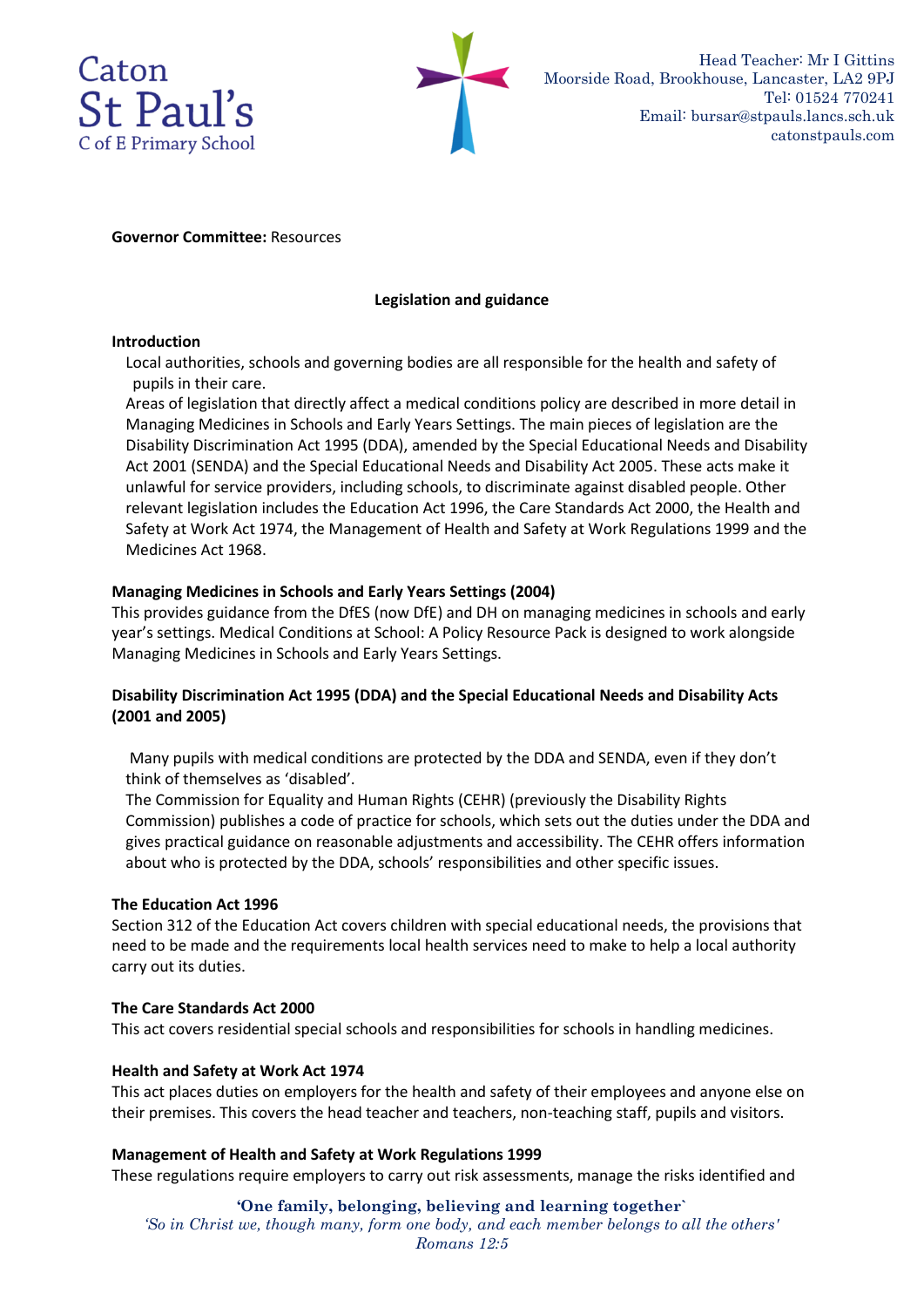



to communicate these risks and measures taken to employees.

### **Medicines Act 1968**

This act specifies the way that medicines are prescribed, supplied and administered.

### **Additional guidance**

Other guidance resources that link to a medical conditions policy include:

- Healthy Schools Programme a medical conditions policy can provide evidence to help schools achieve their healthy school accreditation
- Every Child Matters: Change for Children (2004). The 2006 Education Act ensures that all schools adhere to the five aims of the Every Child Matters agenda
- National Service Framework for Children and Young People and Maternity Services (2004) provides standards for healthcare professionals working with children and young people including school health teams
- Health and Safety of Pupils on Educational Visits: A Good Practice Guide (2001) provides guidance to schools when planning educational and residential visits
- Misuse of Drugs Act 1971 legislation on the storage and administration of controlled medication and drugs
- Home to School Travel for Pupils Requiring Special Arrangements (2004) provides guidance on the safety for pupils when travelling on local authority provided transport
- Including Me: Managing Complex Health Needs in School and Early Years Settings (2005).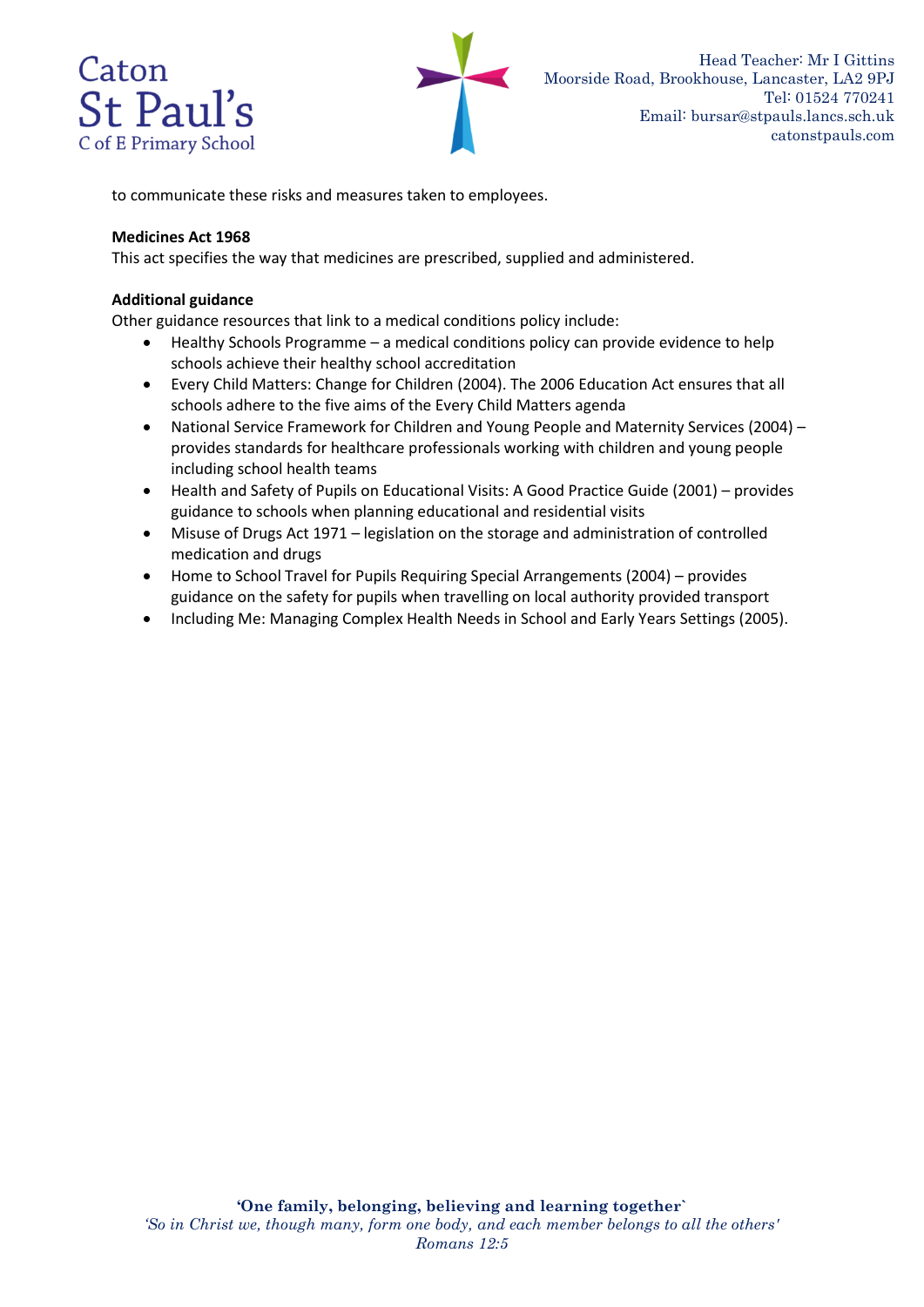



|                                                                                | For pupils with complex health needs at school |                                                                                 |  |  |
|--------------------------------------------------------------------------------|------------------------------------------------|---------------------------------------------------------------------------------|--|--|
|                                                                                |                                                |                                                                                 |  |  |
|                                                                                |                                                |                                                                                 |  |  |
|                                                                                |                                                | Reviewed by___________________Date________Changes to Individual Health Plan Y/N |  |  |
| Reviewed by__________________Date________Changes to Individual Health Plan Y/N |                                                |                                                                                 |  |  |
| Reviewed by__________________Date________Changes to Individual Health Plan Y/N |                                                |                                                                                 |  |  |
|                                                                                |                                                |                                                                                 |  |  |
| 1. Pupil's Information                                                         |                                                |                                                                                 |  |  |
| Name of School______________                                                   |                                                | Name of Pupil________________                                                   |  |  |
| Class/Form ____________________                                                |                                                |                                                                                 |  |  |
| 2. Contact Information                                                         |                                                |                                                                                 |  |  |
|                                                                                |                                                |                                                                                 |  |  |
|                                                                                |                                                |                                                                                 |  |  |
| <b>Family Contact 1</b>                                                        |                                                |                                                                                 |  |  |
|                                                                                |                                                |                                                                                 |  |  |
|                                                                                |                                                |                                                                                 |  |  |
| <b>Family Contact 2</b>                                                        |                                                |                                                                                 |  |  |
|                                                                                |                                                |                                                                                 |  |  |
|                                                                                |                                                |                                                                                 |  |  |
| <b>GP</b>                                                                      |                                                |                                                                                 |  |  |
|                                                                                |                                                |                                                                                 |  |  |
|                                                                                |                                                |                                                                                 |  |  |

**'One family, belonging, believing and learning together`** *'So in Christ we, though many, form one body, and each member belongs to all the others' Romans 12:5*

\_\_\_\_\_\_\_\_\_\_\_\_\_\_\_\_\_\_\_\_\_\_\_\_\_\_\_\_\_\_\_\_\_\_\_\_\_\_\_\_\_\_\_\_\_\_\_\_\_\_\_\_\_\_\_\_\_\_\_\_\_\_\_\_ \_\_\_\_\_\_\_\_\_\_\_\_\_\_\_\_\_\_\_\_\_\_\_\_\_\_\_\_\_\_\_\_\_\_\_\_\_\_\_\_\_\_\_\_\_\_\_\_\_\_\_\_\_\_\_\_\_\_\_\_\_\_\_\_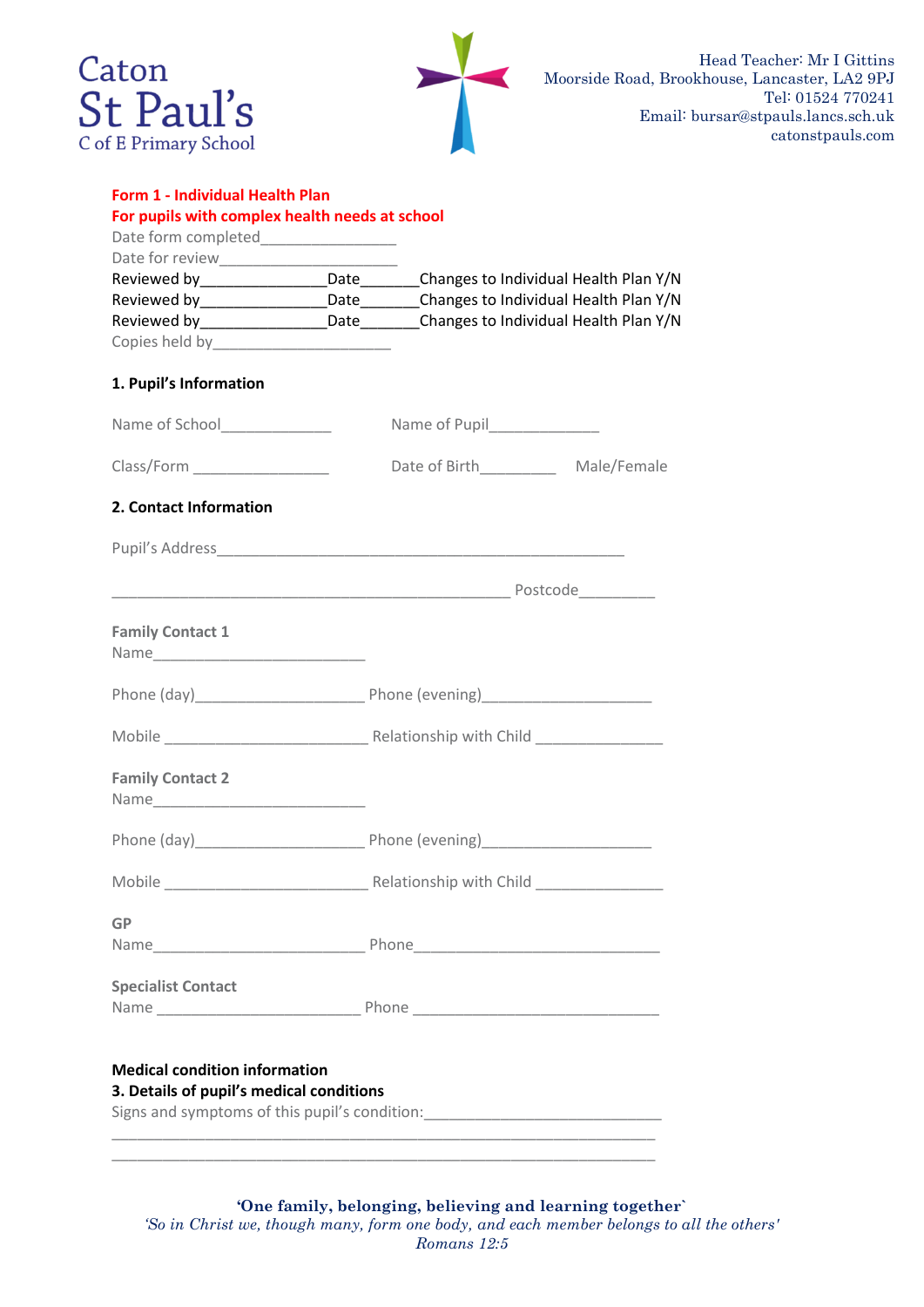



\_\_\_\_\_\_\_\_\_\_\_\_\_\_\_\_\_\_\_\_\_\_\_\_\_\_\_\_\_\_\_\_\_\_\_\_\_\_\_\_\_\_\_\_\_\_\_\_\_\_\_\_\_\_\_\_\_\_\_\_\_\_\_\_\_\_\_\_\_\_\_\_\_\_\_\_\_\_\_\_\_\_ \_\_\_\_\_\_\_\_\_\_\_\_\_\_\_\_\_\_\_\_\_\_\_\_\_\_\_\_\_\_\_\_\_\_\_\_\_\_\_\_\_\_\_\_\_\_\_\_\_\_\_\_\_\_\_\_\_\_\_\_\_\_\_\_\_\_\_\_\_\_\_\_\_\_\_\_\_\_\_\_\_\_

\_\_\_\_\_\_\_\_\_\_\_\_\_\_\_\_\_\_\_\_\_\_\_\_\_\_\_\_\_\_\_\_\_\_\_\_\_\_\_\_\_\_\_\_\_\_\_\_\_\_\_\_\_\_\_\_\_\_\_\_\_\_\_\_\_\_\_\_\_\_\_\_\_\_\_\_\_\_\_\_\_\_ \_\_\_\_\_\_\_\_\_\_\_\_\_\_\_\_\_\_\_\_\_\_\_\_\_\_\_\_\_\_\_\_\_\_\_\_\_\_\_\_\_\_\_\_\_\_\_\_\_\_\_\_\_\_\_\_\_\_\_\_\_\_\_\_\_\_\_\_\_\_\_\_\_\_\_\_\_\_\_\_\_\_

\_\_\_\_\_\_\_\_\_\_\_\_\_\_\_\_\_\_\_\_\_\_\_\_\_\_\_\_\_\_\_\_\_\_\_\_\_\_\_\_\_\_\_\_\_\_\_\_\_\_\_\_\_\_\_\_\_\_\_\_\_\_\_\_\_\_\_\_\_\_\_\_\_\_\_\_\_\_\_\_\_\_ \_\_\_\_\_\_\_\_\_\_\_\_\_\_\_\_\_\_\_\_\_\_\_\_\_\_\_\_\_\_\_\_\_\_\_\_\_\_\_\_\_\_\_\_\_\_\_\_\_\_\_\_\_\_\_\_\_\_\_\_\_\_\_\_\_\_\_\_\_\_\_\_\_\_\_\_\_\_\_\_\_\_ \_\_\_\_\_\_\_\_\_\_\_\_\_\_\_\_\_\_\_\_\_\_\_\_\_\_\_\_\_\_\_\_\_\_\_\_\_\_\_\_\_\_\_\_\_\_\_\_\_\_\_\_\_\_\_\_\_\_\_\_\_\_\_\_\_\_\_\_\_\_\_\_\_\_\_\_\_\_\_\_\_\_ \_\_\_\_\_\_\_\_\_\_\_\_\_\_\_\_\_\_\_\_\_\_\_\_\_\_\_\_\_\_\_\_\_\_\_\_\_\_\_\_\_\_\_\_\_\_\_\_\_\_\_\_\_\_\_\_\_\_\_\_\_\_\_\_\_\_\_\_\_\_\_\_\_\_\_\_\_\_\_\_\_\_ \_\_\_\_\_\_\_\_\_\_\_\_\_\_\_\_\_\_\_\_\_\_\_\_\_\_\_\_\_\_\_\_\_\_\_\_\_\_\_\_\_\_\_\_\_\_\_\_\_\_\_\_\_\_\_\_\_\_\_\_\_\_\_\_\_\_\_\_\_\_\_\_\_\_\_\_\_\_\_\_\_\_ \_\_\_\_\_\_\_\_\_\_\_\_\_\_\_\_\_\_\_\_\_\_\_\_\_\_\_\_\_\_\_\_\_\_\_\_\_\_\_\_\_\_\_\_\_\_\_\_\_\_\_\_\_\_\_\_\_\_\_\_\_\_\_\_\_\_\_\_\_\_\_\_\_\_\_\_\_\_\_\_\_\_ \_\_\_\_\_\_\_\_\_\_\_\_\_\_\_\_\_\_\_\_\_\_\_\_\_\_\_\_\_\_\_\_\_\_\_\_\_\_\_\_\_\_\_\_\_\_\_\_\_\_\_\_\_\_\_\_\_\_\_\_\_\_\_\_\_\_\_\_\_\_\_\_\_\_\_\_\_\_\_\_\_\_

Triggers or things that make this pupil's condition/s worse:\_\_\_\_\_\_\_\_\_\_\_\_\_\_\_\_\_\_

#### **4. Routine healthcare requirements**

\_\_\_\_\_\_\_\_\_\_\_\_\_\_\_\_\_\_\_\_\_\_\_\_\_\_\_\_

\_\_\_\_\_\_\_\_\_\_\_\_\_\_\_\_\_\_\_\_\_\_\_\_\_\_\_\_

**(For example, dietary, therapy, nursing needs or before physical activity)**

\_\_\_\_\_\_\_\_\_\_\_\_\_\_\_\_\_\_\_\_\_\_\_\_\_\_\_\_\_\_\_\_\_\_\_\_\_\_\_\_\_\_\_\_\_\_\_\_\_\_\_\_\_\_\_\_\_\_\_\_\_\_\_\_ \_\_\_\_\_\_\_\_\_\_\_\_\_\_\_\_\_\_\_\_\_\_\_\_\_\_\_\_\_\_\_\_\_\_\_\_\_\_\_\_\_\_\_\_\_\_\_\_\_\_\_\_\_\_\_\_\_\_\_\_\_\_\_\_

During school hours: \_\_\_\_\_\_\_\_\_\_\_\_\_\_\_\_\_\_\_\_\_\_\_\_\_\_\_\_\_\_\_\_\_\_\_\_\_\_\_\_\_\_\_\_\_\_\_

Outside school hours:\_\_\_\_\_\_\_\_\_\_\_\_\_\_\_\_\_\_\_\_\_\_\_\_\_\_\_\_\_\_\_\_\_\_\_\_\_\_\_\_\_\_\_\_\_\_\_

### **5. What to do in an emergency**

### **6. Regular medication taken during school hours Medication 1**

Name/type of medication (as described on the container):

Dose and method of administration (the amount taken and how the medication is taken, eg. tablets, inhaler, injection)

\_\_\_\_\_\_\_\_\_\_\_\_\_\_\_\_\_\_\_\_\_\_\_\_\_\_\_\_\_\_\_\_\_\_\_\_\_\_\_\_\_\_\_\_\_\_\_\_\_\_\_\_\_\_\_\_\_\_\_\_\_\_\_\_

\_\_\_\_\_\_\_\_\_\_\_\_\_\_\_\_\_\_\_\_\_\_\_\_\_\_\_\_\_\_\_\_\_\_\_\_\_\_\_\_\_\_\_\_\_\_\_\_\_\_\_\_\_\_\_\_\_\_\_\_\_\_\_\_

\_\_\_\_\_\_\_\_\_\_\_\_\_\_\_\_\_\_\_\_\_\_\_\_\_\_\_\_\_\_\_\_\_\_\_\_\_\_\_\_\_\_\_\_\_\_\_\_\_\_\_\_\_\_\_\_\_\_\_\_\_\_\_\_\_\_

When it is taken (time of day)?\_\_\_\_\_\_\_\_\_\_\_\_\_\_\_\_\_\_\_\_\_\_\_\_\_\_\_\_\_\_\_\_\_\_\_\_\_\_\_\_

Are there any side effects that could affect this pupil at school?

Are there are any contraindications (signs when this medication should not be  $given):$ 

\_\_\_\_\_\_\_\_\_\_\_\_\_\_\_\_\_\_\_\_\_\_\_\_\_\_\_\_\_\_\_\_\_\_\_\_\_\_\_\_\_\_\_\_\_\_\_\_\_\_\_\_\_\_\_\_\_\_\_\_\_\_\_\_

Self-administration: can the pupil administer the medication themselves? **(Delete as appropriate) Yes / No / Yes, with supervision by**:

Staff member's name

Medication expiry date

### **Medication 2**

**'One family, belonging, believing and learning together`** *'So in Christ we, though many, form one body, and each member belongs to all the others' Romans 12:5*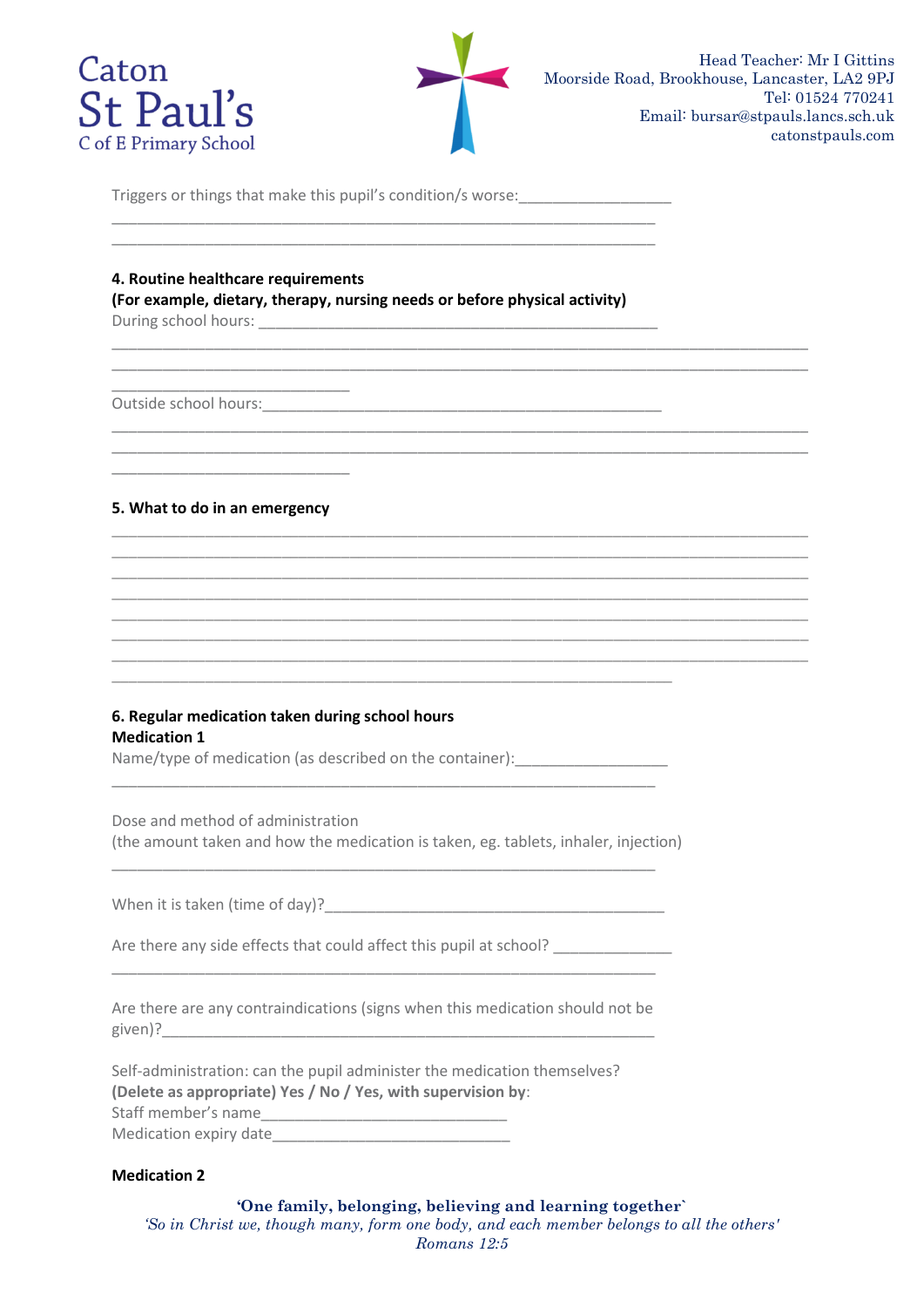



Name/type of medication (as described on the container):

Dose and method of administration (the amount taken and how the medication is taken, eg tablets, inhaler, injection)

\_\_\_\_\_\_\_\_\_\_\_\_\_\_\_\_\_\_\_\_\_\_\_\_\_\_\_\_\_\_\_\_\_\_\_\_\_\_\_\_\_\_\_\_\_\_\_\_\_\_\_\_\_\_\_\_\_\_\_\_\_\_\_\_

\_\_\_\_\_\_\_\_\_\_\_\_\_\_\_\_\_\_\_\_\_\_\_\_\_\_\_\_\_\_\_\_\_\_\_\_\_\_\_\_\_\_\_\_\_\_\_\_\_\_\_\_\_\_\_\_\_\_\_\_\_\_\_\_

When it is taken (time of day)?\_\_\_\_\_\_\_\_\_\_\_\_\_\_\_\_\_\_\_\_\_\_\_\_\_\_\_\_\_\_\_\_\_\_\_\_\_\_\_\_

Are there any side effects that could affect this pupil at school?

Are there are any contraindications (signs when this medication should not be  $given)$ ?

\_\_\_\_\_\_\_\_\_\_\_\_\_\_\_\_\_\_\_\_\_\_\_\_\_\_\_\_\_\_\_\_\_\_\_\_\_\_\_\_\_\_\_\_\_\_\_\_\_\_\_\_\_\_\_\_\_\_\_\_\_\_\_\_

Self-administration: can the pupil administer the medication themselves? **(Delete as appropriate) Yes / No / Yes, with supervision by**: Staff member's name Medication expiry date

### **7. Emergency medication**

\_\_\_\_\_\_\_\_\_\_\_\_\_\_\_\_\_\_\_\_\_\_\_\_\_\_\_\_

### **(please complete even if it is the same as regular medication)**

Name/type of medication (as described on the container):

\_\_\_\_\_\_\_\_\_\_\_\_\_\_\_\_\_\_\_\_\_\_\_\_\_\_\_\_\_\_\_\_\_\_\_\_\_\_\_\_\_\_\_\_\_\_

\_\_\_\_\_\_\_\_\_\_\_\_\_\_\_\_\_\_\_\_\_\_\_\_\_\_\_\_\_\_\_\_\_\_\_\_\_\_\_\_\_\_\_\_\_\_

\_\_\_\_\_\_\_\_\_\_\_\_\_\_\_\_\_\_\_\_\_\_\_\_\_\_\_\_\_\_\_\_\_\_\_\_\_\_\_\_\_\_\_\_\_\_

\_\_\_\_\_\_\_\_\_\_\_\_\_\_\_\_\_\_\_\_\_\_\_\_\_\_\_\_\_\_\_\_\_\_\_\_\_\_\_\_\_\_\_\_\_\_\_\_\_\_\_\_\_\_\_\_\_ Describe what signs or symptoms indicate an emergency for this pupil

Dose and method of administration (how the medication is taken and the amount)\_\_\_\_\_\_\_\_\_\_\_\_\_\_\_\_\_\_\_\_\_\_\_\_\_\_\_\_\_\_\_\_\_\_\_\_\_\_\_\_\_\_\_\_\_\_\_\_\_\_\_\_\_\_\_\_\_\_

\_\_\_\_\_\_\_\_\_\_\_\_\_\_\_\_\_\_\_\_\_\_\_\_\_\_\_\_\_\_\_\_\_\_\_\_\_\_\_\_\_\_\_\_\_\_\_\_\_\_\_\_\_\_\_\_\_\_\_\_\_\_\_\_\_\_\_\_\_\_\_\_\_\_\_\_\_\_\_\_\_\_

\_\_\_\_\_\_\_\_\_\_\_\_\_\_\_\_\_\_\_\_\_\_\_\_\_\_\_\_\_\_\_\_\_\_\_\_\_\_\_\_\_\_\_\_\_\_\_\_\_\_\_\_\_\_\_\_\_\_\_\_\_\_\_\_\_\_\_\_\_\_\_\_\_\_\_\_\_\_\_\_\_\_ \_\_\_\_\_\_\_\_\_\_\_\_\_\_\_\_\_\_\_\_\_\_\_\_\_\_\_\_\_\_\_\_\_\_\_\_\_\_\_\_\_\_\_\_\_\_\_\_\_\_\_\_\_\_\_\_\_\_\_\_\_\_\_\_\_\_\_\_\_\_\_\_\_\_\_\_\_\_\_\_\_\_

\_\_\_\_\_\_\_\_\_\_\_\_\_\_\_\_\_\_\_\_\_\_\_\_\_\_\_\_\_\_\_\_\_\_\_\_\_\_\_\_\_\_\_\_\_\_\_\_\_\_\_\_\_\_\_\_\_\_\_\_\_\_\_\_\_\_\_\_\_\_\_\_\_\_\_\_\_\_\_\_\_\_

Are there are any contraindications (signs when medication should not be given)?\_\_\_\_\_\_\_\_\_\_\_\_\_\_\_\_\_\_\_\_\_\_\_\_\_\_\_\_\_\_\_\_\_\_\_\_\_\_\_\_\_\_\_\_\_\_\_\_\_\_\_\_\_\_\_\_\_\_\_\_\_\_\_\_\_\_\_\_\_\_\_\_\_\_\_\_

Are there any side effects that the school needs to know about?

Self-administration: can the pupil administer the medication themselves? **(Delete as appropriate) yes / no / yes, with supervision by:** Staff members name Is there any other follow-up care necessary?

Who should be notified? **(Delete as appropriate) Parents or carers / Specialist / GP**

**8. Regular medication taken outside of school hours (for background information and to inform planning for residential trips)** Name/type of medication (as described on the container):

\_\_\_\_\_\_\_\_\_\_\_\_\_\_\_\_\_\_\_\_\_\_\_\_\_\_\_\_\_\_\_\_\_\_\_\_\_\_\_\_\_\_\_\_\_\_\_\_\_\_\_\_\_\_\_\_\_\_\_\_\_\_\_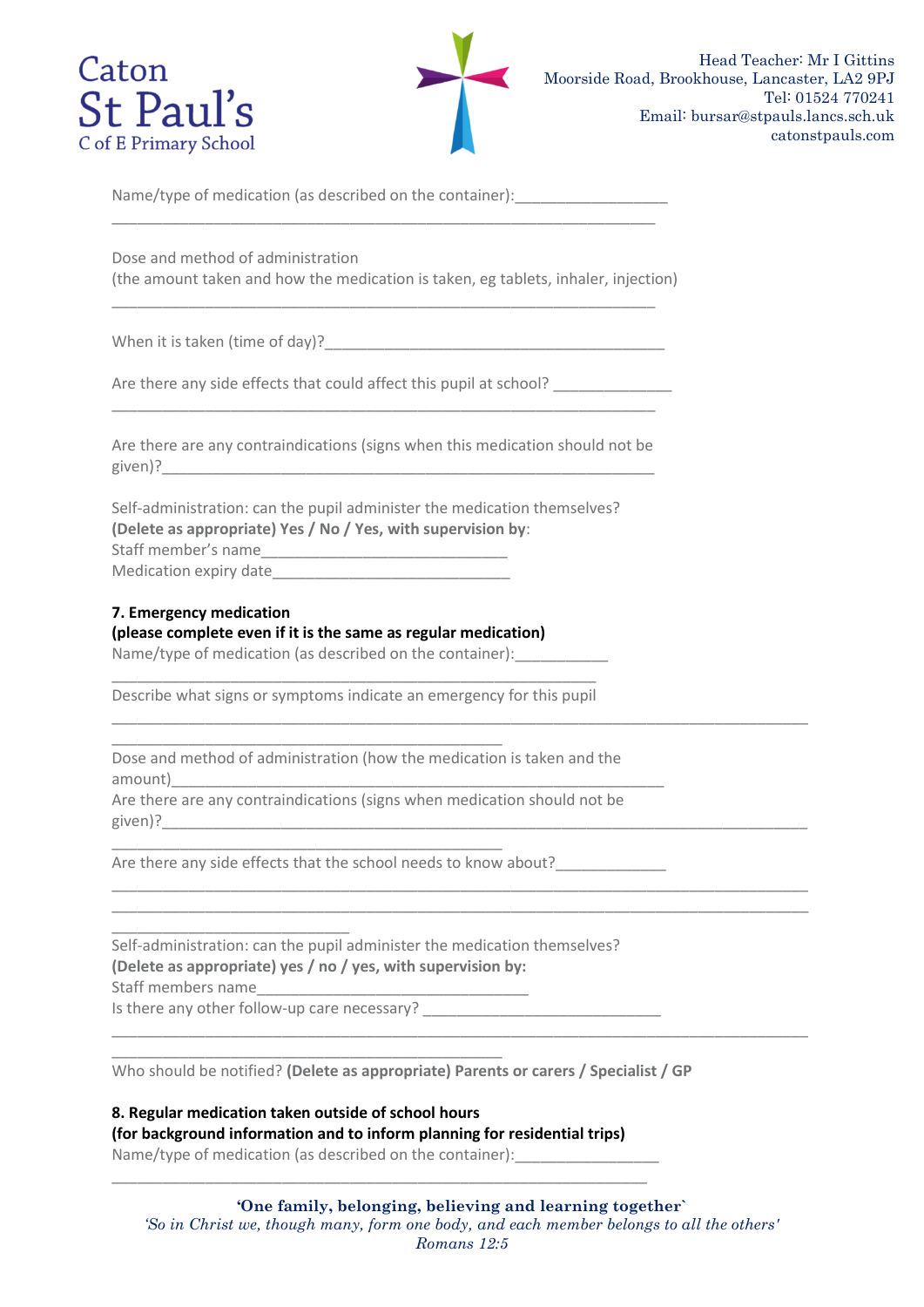



Are there any side effects that the school needs to know about that could affect school activities?

\_\_\_\_\_\_\_\_\_\_\_\_\_\_\_\_\_\_\_\_\_\_\_\_\_\_\_\_\_\_\_\_\_\_\_\_\_\_\_\_\_\_\_\_\_\_\_\_\_\_

\_\_\_\_\_\_\_\_\_\_\_\_\_\_\_\_\_\_\_\_\_\_\_\_\_\_\_\_\_\_\_\_\_\_\_\_\_\_\_\_\_\_\_\_\_\_\_\_\_\_\_\_\_\_\_\_\_\_\_\_\_\_\_\_\_\_\_\_\_\_\_\_\_\_\_\_\_\_\_\_\_\_ \_\_\_\_\_\_\_\_\_\_\_\_\_\_\_\_\_\_\_\_\_\_\_\_\_\_\_\_\_\_\_\_\_\_\_\_\_\_\_\_\_\_\_\_\_\_ **9. Members of staff trained to administer medications for this pupil** Regular medication Emergency medication **10. Specialist education arrangements required (e.g. activities to be avoided, special educational needs)** \_\_\_\_\_\_\_\_\_\_\_\_\_\_\_\_\_\_\_\_\_\_\_\_\_\_\_\_\_\_\_\_\_\_\_\_\_\_\_\_\_\_\_\_\_\_\_\_\_\_\_\_\_\_\_\_\_\_\_\_\_\_\_\_\_\_\_\_\_\_\_\_\_\_\_\_\_\_\_\_\_\_ \_\_\_\_\_\_\_\_\_\_\_\_\_\_\_\_\_\_\_\_\_\_\_\_\_\_\_\_\_\_\_\_\_\_\_\_\_\_\_\_\_\_\_\_\_\_ **11. Any specialist arrangements required for off-site activities (please note the school will send parents/carers a separate form prior to each residential visit/offsite activity)** \_\_\_\_\_\_\_\_\_\_\_\_\_\_\_\_\_\_\_\_\_\_\_\_\_\_\_\_\_\_\_\_\_\_\_\_\_\_\_\_\_\_\_\_\_\_\_\_\_\_\_\_\_\_\_\_\_\_\_\_\_\_\_\_\_\_\_\_\_\_\_\_\_\_\_\_\_\_\_\_\_\_ \_\_\_\_\_\_\_\_\_\_\_\_\_\_\_\_\_\_\_\_\_\_\_\_\_\_\_\_\_\_\_\_\_\_\_\_\_\_\_\_\_\_\_\_\_\_ **12. Any other information relating to the pupil's healthcare in school?** \_\_\_\_\_\_\_\_\_\_\_\_\_\_\_\_\_\_\_\_\_\_\_\_\_\_\_\_\_\_\_\_\_\_\_\_\_\_\_\_\_\_\_\_\_\_\_\_\_\_\_\_\_\_\_\_\_\_\_\_\_\_\_\_\_\_\_\_\_\_\_\_\_\_\_\_\_\_\_\_\_\_ \_\_\_\_\_\_\_\_\_\_\_\_\_\_\_\_\_\_\_\_\_\_\_\_\_\_\_\_\_\_\_\_\_\_\_\_\_\_\_\_\_\_\_\_\_\_ **Parental and pupil agreement** I agree that the medical information contained in this plan may be shared with individuals involved with my/my child's care and education (this includes emergency services). I understand that I must notify the school of any changes in writing. Signed (Pupil) \_\_\_\_\_\_\_\_\_\_\_\_\_\_\_\_\_\_\_\_\_\_\_\_\_\_\_\_Date\_\_\_\_\_\_\_\_\_\_\_\_\_\_\_\_\_\_\_\_\_ Print name Signed (Parent))If pupil is below the age of 16) [2012 Date Print name\_\_\_\_\_\_\_\_\_\_\_\_\_\_\_\_\_\_\_\_\_\_\_\_\_\_\_\_\_\_\_\_\_\_\_\_\_\_\_\_\_\_\_\_\_\_\_\_\_\_\_\_\_\_\_\_ **Healthcare professional agreement** I agree that the information is accurate and up to date. Signed\_\_\_\_\_\_\_\_\_\_\_\_\_\_\_\_\_\_\_\_\_\_\_\_\_\_\_\_\_\_\_\_\_\_\_\_\_\_\_\_ Date\_\_\_\_\_\_\_\_\_\_\_\_\_\_ Print name and a set of the set of the set of the set of the set of the set of the set of the set of the set o **Permission for emergency medication**  $\Box$  agree that I/my child can be administered my/their medication by a member of staff in an emergency I agree that my child **cannot** keep their medication with them and the school

will make the necessary medication storage arrangements

### **'One family, belonging, believing and learning together`**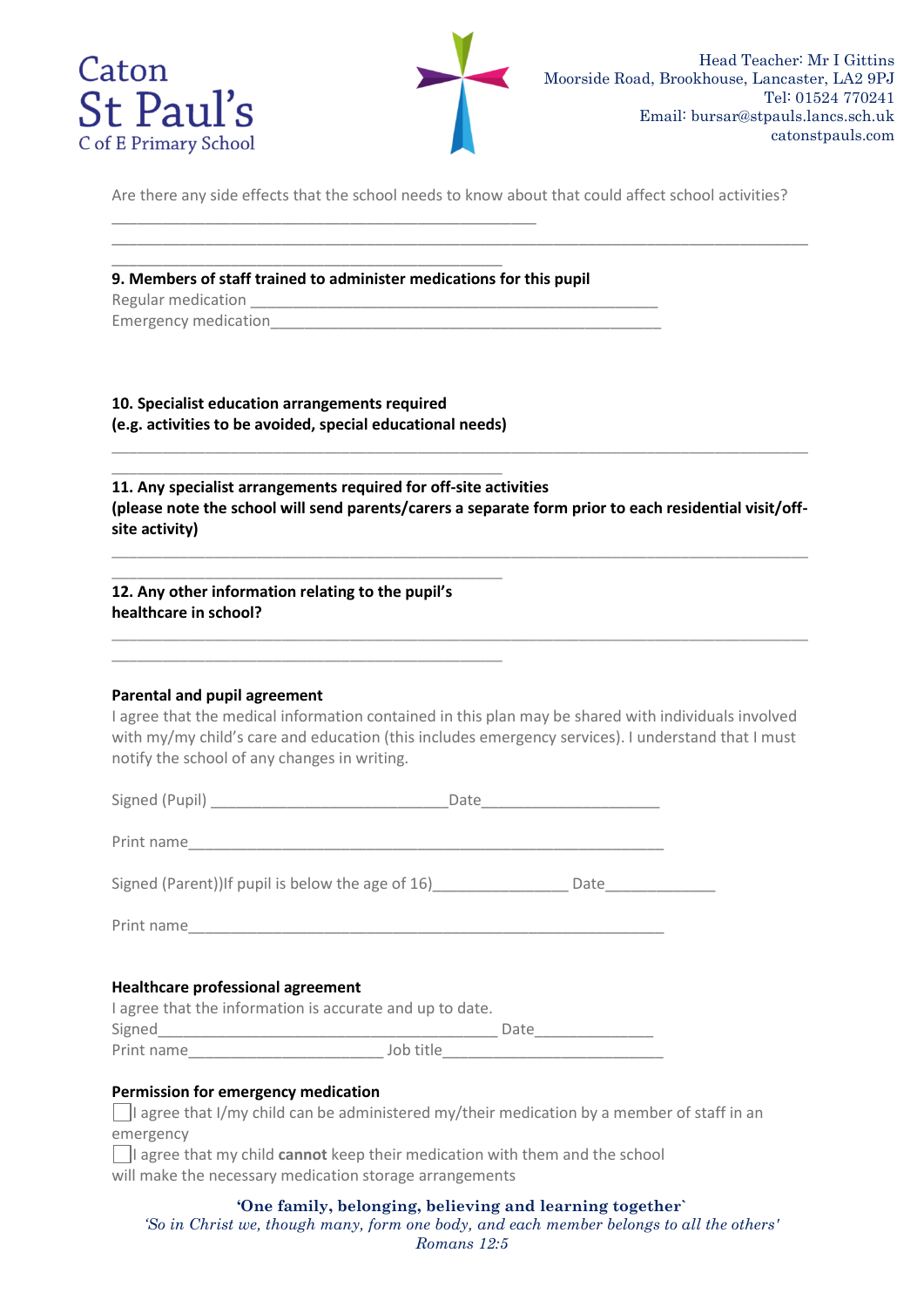# Caton St Paul's C of E Primary School



I agree that I/my child **can** keep my/their medication with me/them for use when necessary Name of medication carried by pupil

Signed (Parent) example and Date

### **Head teacher agreement**

It is agreed that (name of child)

 $\Box$  will receive the above listed medication at the above listed time (see part 6).

 $\Box$  will receive the above listed medication in an emergency (see part 7).

This arrangement will continue until

(either end date of course of medication or until instructed by the pupil's parents/carers).

### **Form 2a - Medication permission and record: individual pupil**

### **Caton St Paul's C of E Primary School PARENTS AND CARERS - ADMINISTRATION OF MEDICINE**

The school will not give your child any medication unless you complete and sign this form and the Headteacher has agreed that school staff can administer the medication. Medication will only be administered if prescribed by a Doctor, or in an emergency.

### **DETAILS OF PUPIL**

| Surname:                                                   |
|------------------------------------------------------------|
| Forename(s)                                                |
| Condition or<br>illness:                                   |
| <b>MEDICATION</b>                                          |
| Name/Type of Medication (as described on the<br>container) |
| For how long will your child take this medication:         |
| Date dispensed:                                            |
| <b>FULL DIRECTIONS FOR USE:</b>                            |
| Dosage and amount (as per instructions on<br>container):   |
| Method:                                                    |
| Timing:                                                    |
| <b>Special Precautions:</b>                                |

**'One family, belonging, believing and learning together`**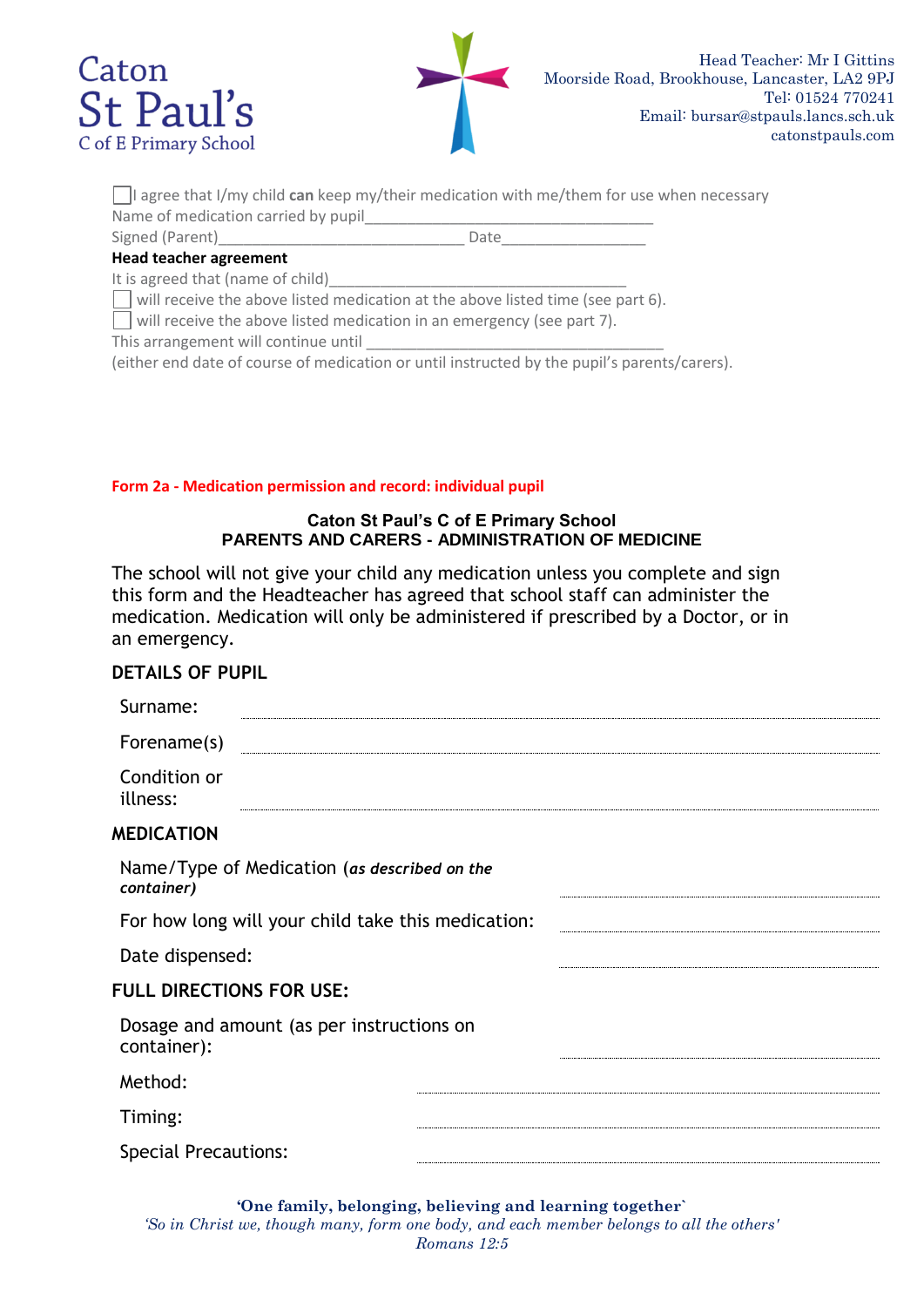



| Date                               | Pupil's<br>Name          | Time | Name of<br>Medication | Dose<br>Given | Any<br><b>Reactions</b> | Signature<br>of Staff<br>Member | Print<br>Name |  |
|------------------------------------|--------------------------|------|-----------------------|---------------|-------------------------|---------------------------------|---------------|--|
|                                    |                          |      |                       |               |                         |                                 |               |  |
|                                    | Side Effects:            |      |                       |               |                         |                                 |               |  |
|                                    | Storage Instructions:    |      |                       |               |                         |                                 |               |  |
| Emergency:                         | Procedures to take in an |      |                       |               |                         |                                 |               |  |
|                                    | <b>CONTACT DETAILS:</b>  |      |                       |               |                         |                                 |               |  |
| Name:<br>Relationship to<br>Pupil: |                          |      | Daytime Telephone No: |               |                         |                                 |               |  |
|                                    |                          |      |                       |               |                         |                                 |               |  |
| Address                            |                          |      |                       |               |                         |                                 |               |  |
| Date:                              |                          |      | Signature(s):         |               |                         |                                 |               |  |

I understand that I must deliver the medication personally to the Classteacher and accept that this is a service which the school is not obliged to undertake.

### **Form 2b - Record of medication**:

**'One family, belonging, believing and learning together`** *'So in Christ we, though many, form one body, and each member belongs to all the others' Romans 12:5*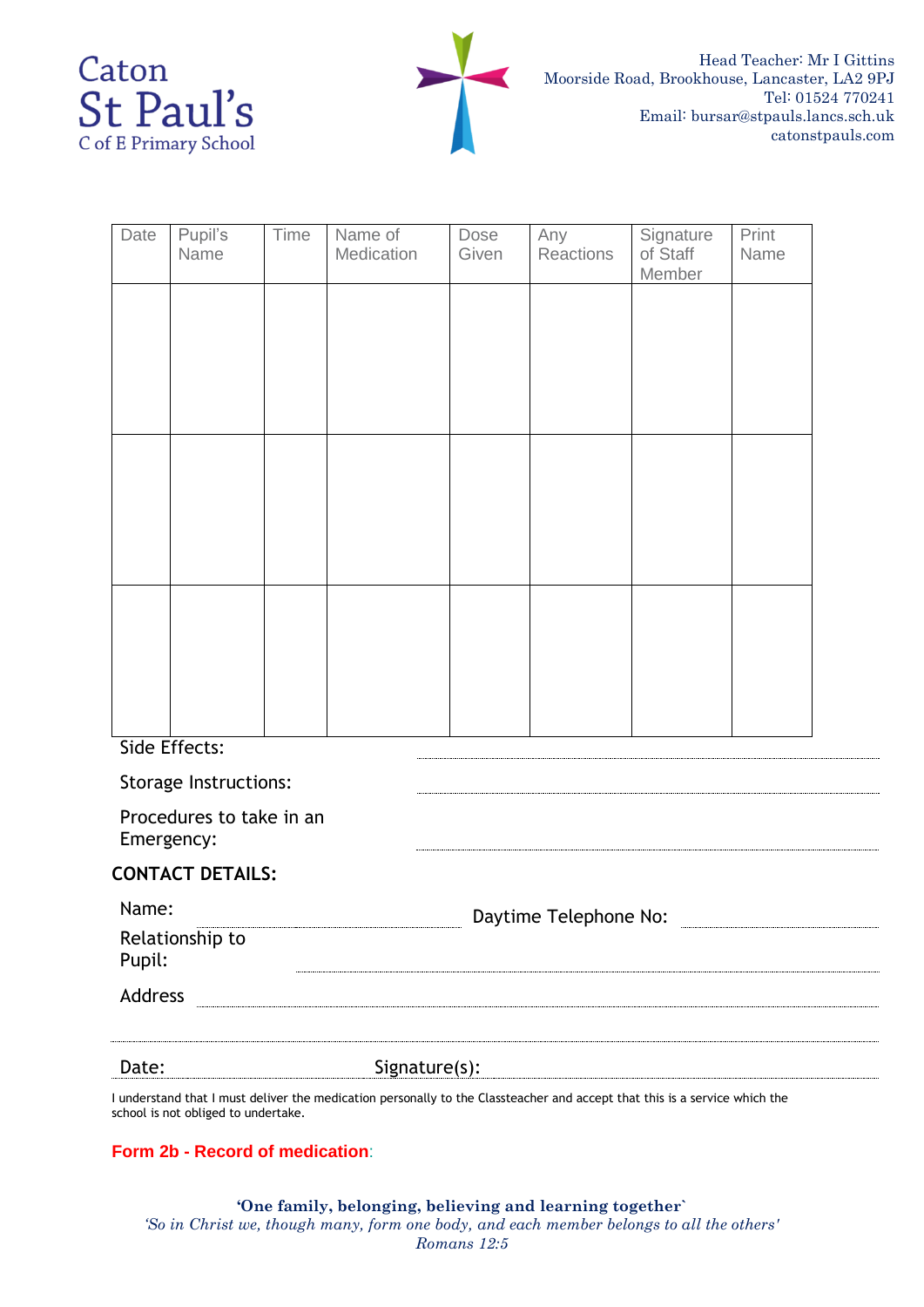



### **Form 3 - Staff training record:**

| <b>Individual's information</b>                                       |                                                                                                                                                                                                                                                                                                                                                                     |
|-----------------------------------------------------------------------|---------------------------------------------------------------------------------------------------------------------------------------------------------------------------------------------------------------------------------------------------------------------------------------------------------------------------------------------------------------------|
|                                                                       |                                                                                                                                                                                                                                                                                                                                                                     |
| Date training completed_____________                                  |                                                                                                                                                                                                                                                                                                                                                                     |
|                                                                       | Training provided by example and a series of the contract of the contract of the contract of the contract of the contract of the contract of the contract of the contract of the contract of the contract of the contract of t                                                                                                                                      |
|                                                                       |                                                                                                                                                                                                                                                                                                                                                                     |
|                                                                       | I confirm that the following people have received the training detailed above.                                                                                                                                                                                                                                                                                      |
| Name of people attending training:                                    |                                                                                                                                                                                                                                                                                                                                                                     |
|                                                                       |                                                                                                                                                                                                                                                                                                                                                                     |
|                                                                       | $\begin{picture}(20,10) \put(0,0){\vector(1,0){100}} \put(15,0){\vector(1,0){100}} \put(15,0){\vector(1,0){100}} \put(15,0){\vector(1,0){100}} \put(15,0){\vector(1,0){100}} \put(15,0){\vector(1,0){100}} \put(15,0){\vector(1,0){100}} \put(15,0){\vector(1,0){100}} \put(15,0){\vector(1,0){100}} \put(15,0){\vector(1,0){100}} \put(15,0){\vector(1,0){100}} \$ |
|                                                                       |                                                                                                                                                                                                                                                                                                                                                                     |
|                                                                       |                                                                                                                                                                                                                                                                                                                                                                     |
| Use a separate sheet if more than five people have received training. |                                                                                                                                                                                                                                                                                                                                                                     |
|                                                                       |                                                                                                                                                                                                                                                                                                                                                                     |
|                                                                       |                                                                                                                                                                                                                                                                                                                                                                     |
|                                                                       |                                                                                                                                                                                                                                                                                                                                                                     |

**I confirm that the people listed above have received this training.**

Headteacher signature \_\_\_\_\_\_\_\_\_\_\_\_\_\_\_\_\_\_\_\_\_ Date\_\_\_\_\_\_\_\_\_\_\_

**'One family, belonging, believing and learning together`** *'So in Christ we, though many, form one body, and each member belongs to all the others' Romans 12:5*